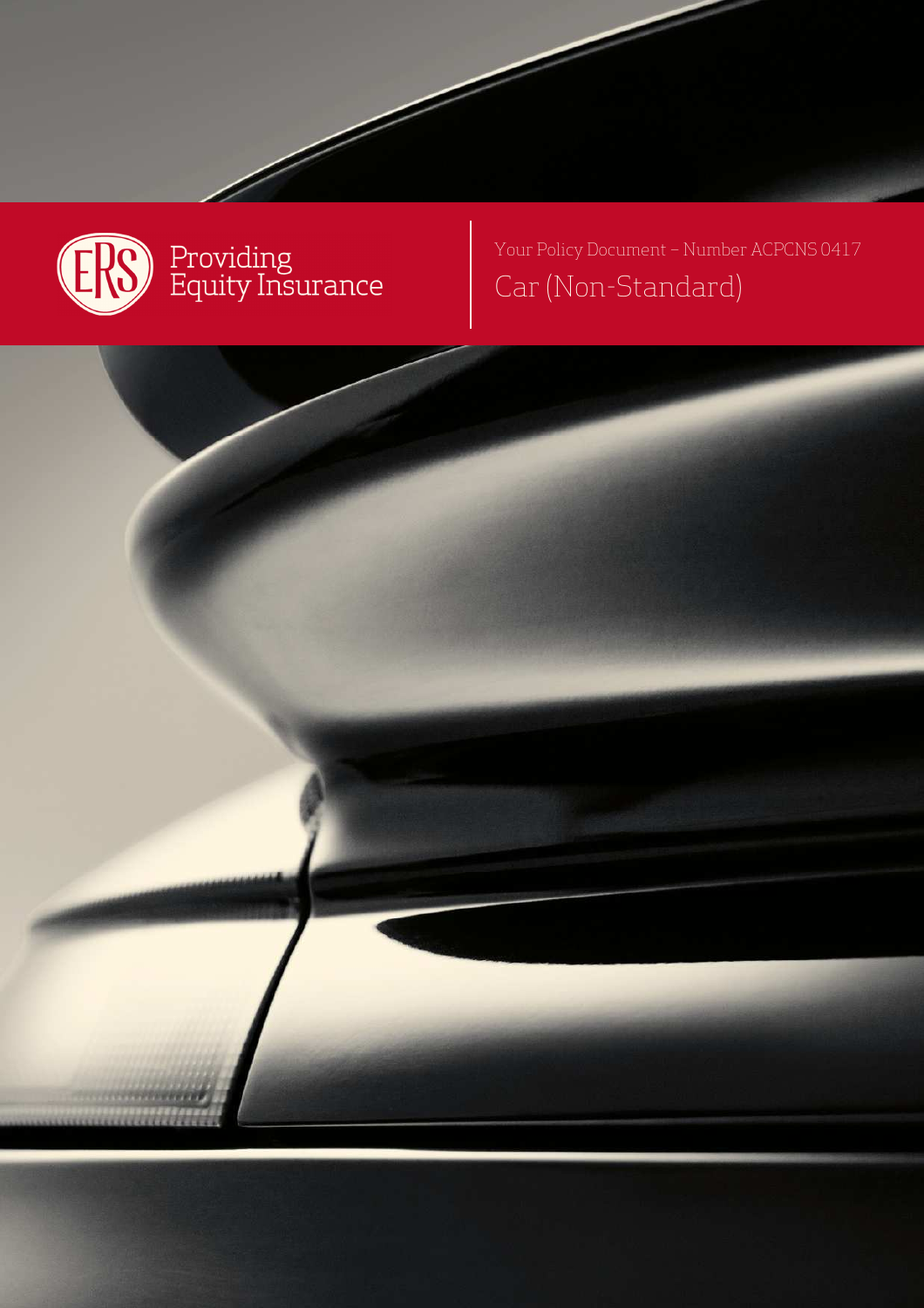

Providing Equity Insurance

What is Equity Insurance?

For most of us, motor insurance is just a must-have. Yet for some, it is so much more than that; it's a way of taking care of what stands at the heart of their passion or livelihood.

We recognise that for these vehicle owners, standard insurance isn't enough. That's why we work exclusively with brokers to get under the skin of their customers, and to know what their vehicles mean to them. Then we can build products to help meet their needs.

This is a completely different approach to motor cover.

We call it Equity Insurance.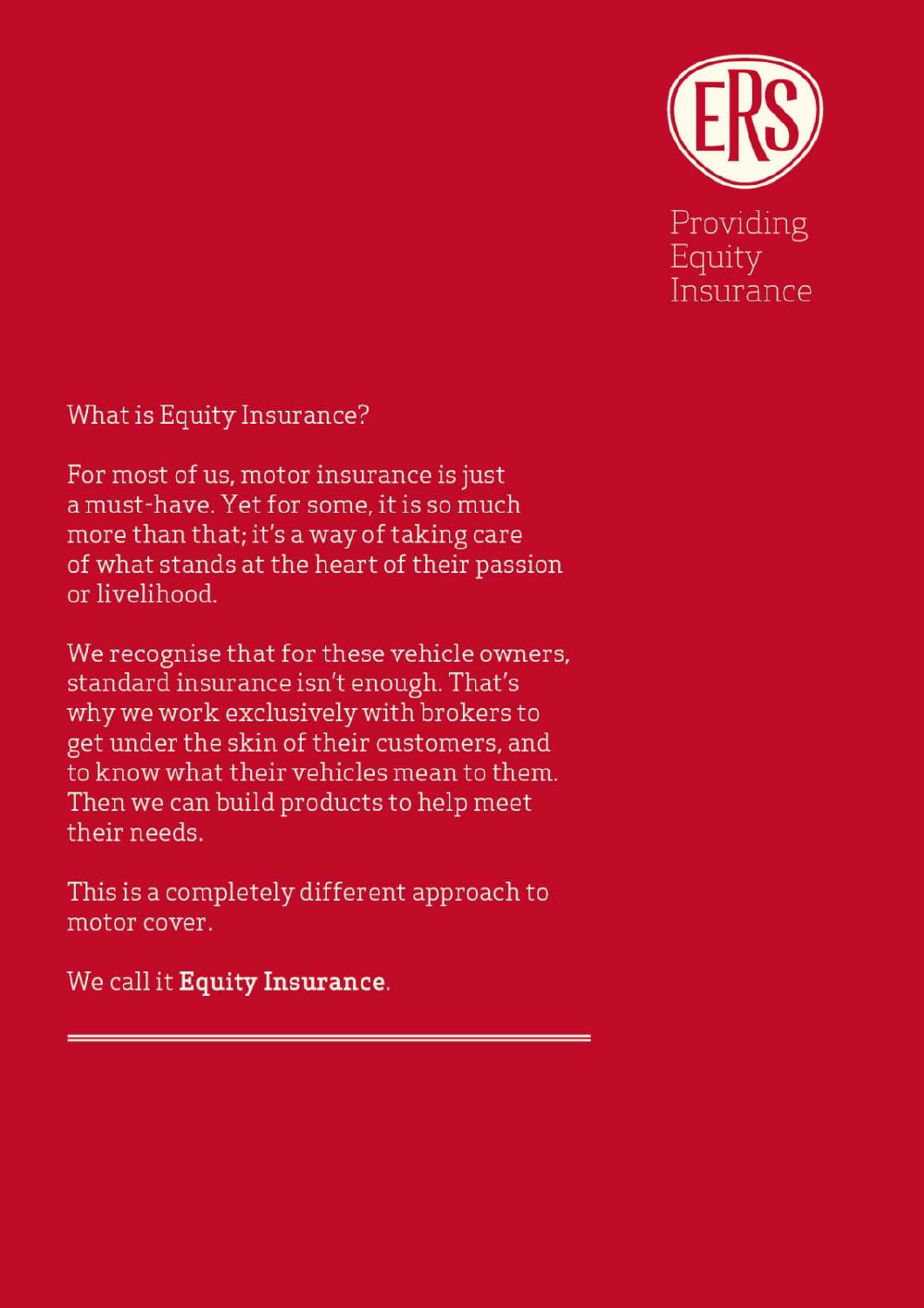### Your policy document

Welcome to your ERS policy document. To know exactly what your insurance covers with us, please make sure to read this document carefully. You should read it alongside any schedule, endorsement or certificate you've received from ERS.

If you have any questions about your cover, please contact your broker directly.

This insurance is written in English and any communications we send you about it will be in English.

The law of England and Wales will apply to this contract unless:

- You and we agree otherwise; or
- At the start date of the contract you are a resident of (or, in the case of a business, the registered office or principal place of business is in) the Channel Islands or the Isle of Man, in which case the law of that area of jurisdiction will apply.

### Our agreement – your Insurance

The information you or your representative have supplied has been relied upon by us in offering the contract of insurance.

This policy document, Certificate of motor insurance, schedule, any schedule of endorsements form the contract of insurance between you (the insured) and us (ERS).

You should read all parts of the contract as one document. Please remember to read the contract carefully, including all terms, conditions and exceptions to ensure it meets your needs.

The contract does not give, or intend to give, rights to anyone else. No-one else has the right to enforce any part of this contract. We may cancel or change any part of the contract without getting anyone else's permission.

Signed for and on behalf of ERS

Mark Bacon Active Underwriter

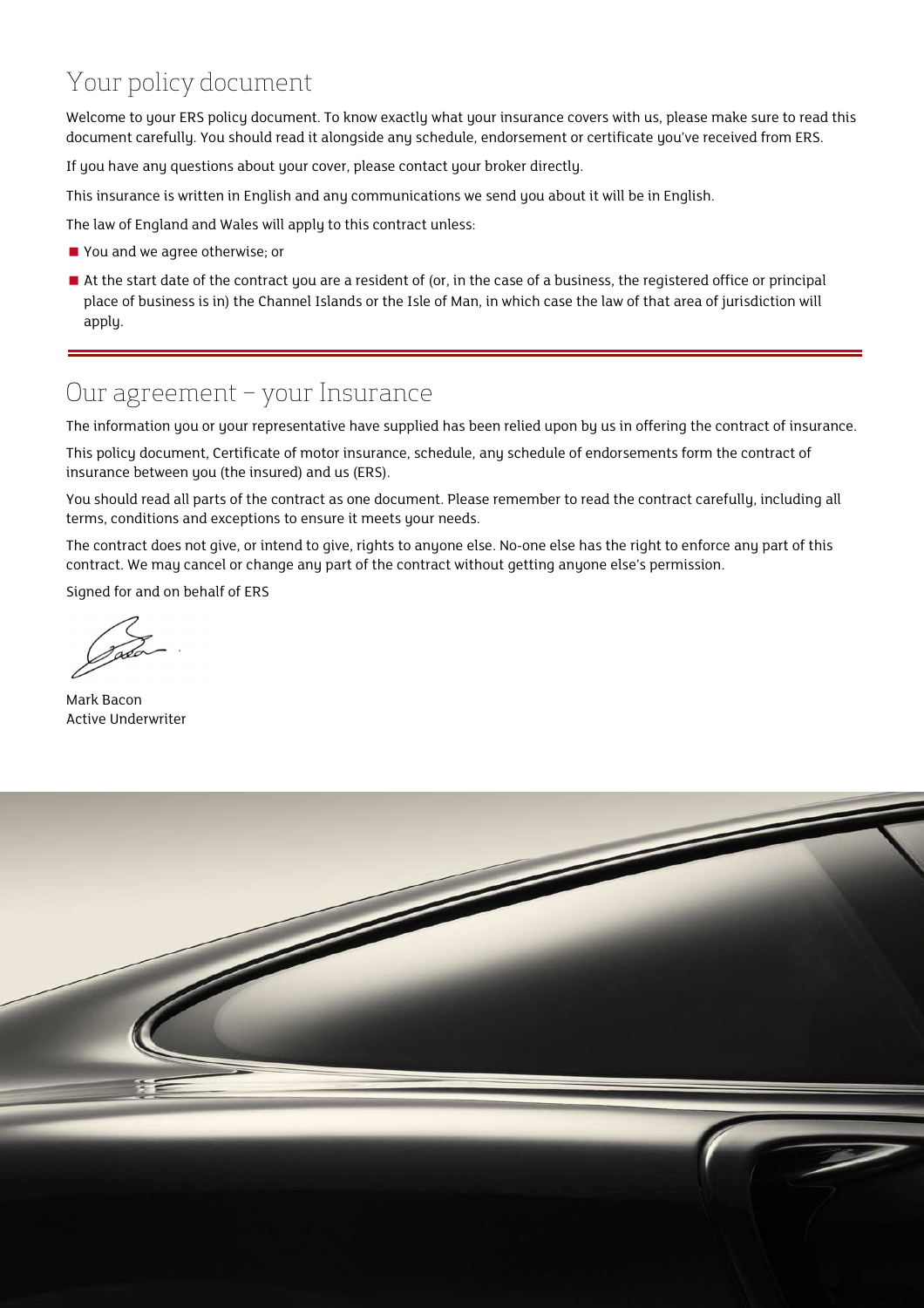

## Contents

| Definitions                                   | 5  |
|-----------------------------------------------|----|
| What to do if you need to make a claim        | 6  |
| Cover                                         | 8  |
| Section $1$ - Liability to others             | 9  |
| Section 2 – Loss of or damage to your vehicle | 12 |
| Section 3 - Medical expenses                  | 17 |
| Section 4 - Personal accident benefits        | 17 |
| Section 5 - Personal belongings               | 17 |
| Section 6 - Loss of keys and replacing locks  | 17 |
| Section 7 - Child seats                       | 18 |
| Section 8 - Foreign use                       | 18 |
| General terms                                 | 19 |
| General exceptions                            | 20 |
| General conditions                            | 22 |
| Cancellation                                  | 23 |
| Complaints                                    | 25 |
| Important notices and Information             | 26 |
| Delivering quality insurance solutions        | 28 |
| Your accident and third party cards           | 29 |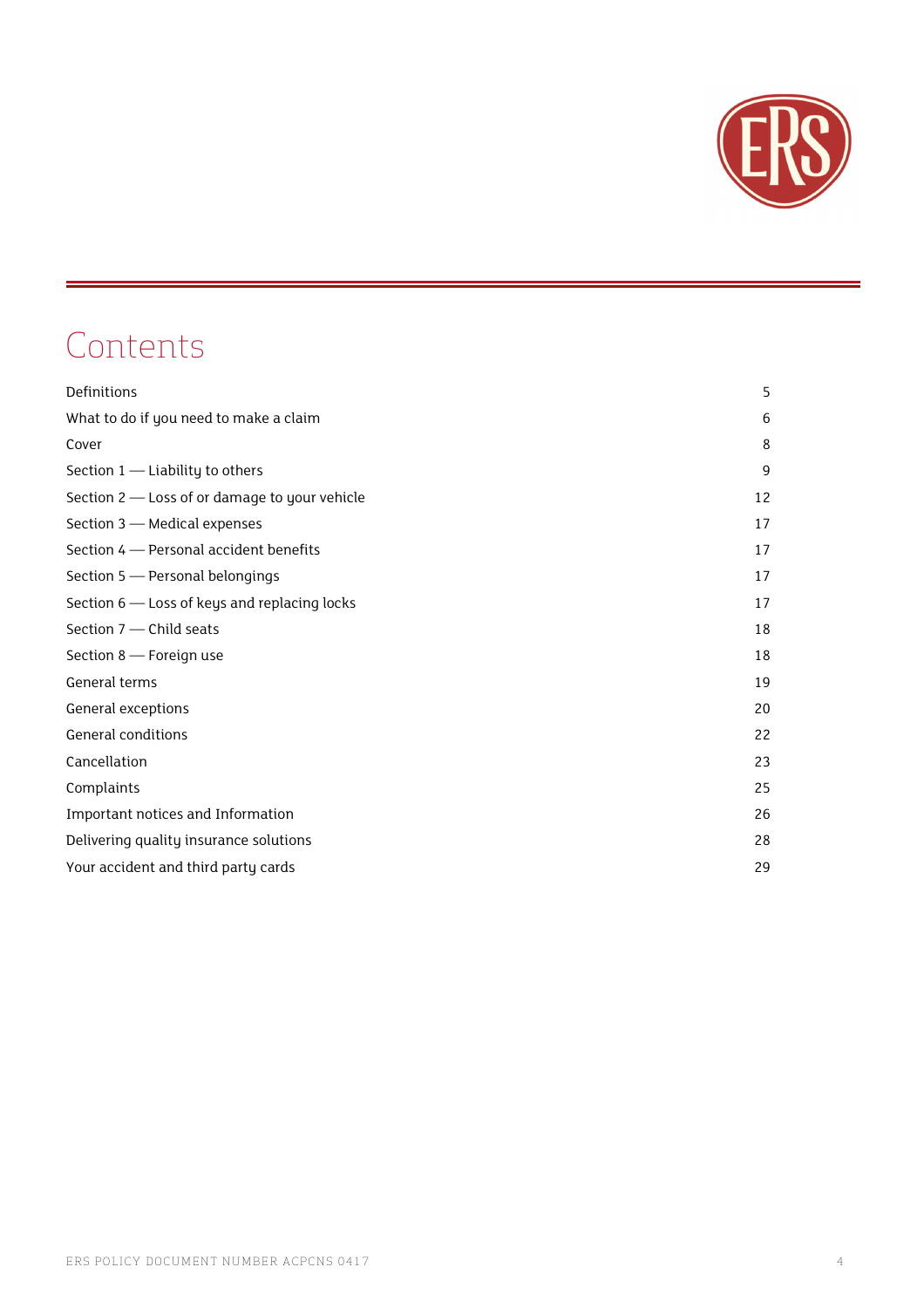

## Definitions

- *The key words and terms that we use in this document*
- **Accessories** parts added to your vehicle that do not affect its performance.
- **Approved repairer** A motor vehicle repairer which is a member of our approved repairer network and is authorised by us to repair the insured vehicle after a valid claim under Section 2 of this insurance.
- **Certificate of motor insurance** a document which is legal evidence of your insurance and which forms part of this document, and which you must read with this document.
- **Courtesy car** A Group B (small standard private car) or PV1 (small car-derived van or similar) vehicle loaned to you by our approved repairer whilst the insured vehicle is being repaired after a valid claim under Section 2 of this insurance.

*Note: A courtesy car is intended to keep you mobile. It is not necessarily a like for like replacement of your vehicle. All courtesy cars are subject to the driver meeting the terms and conditions of hire from the approved repairer.* 

- **Endorsement** a change in the terms of the insurance which replaces the standard insurance wording, and is printed on, or issued with, the current schedule and current schedule of endorsements.
- **ERS** is made up of the Lloyd's underwriters who have insured you under this contract. Each underwriter is only legally responsible for their own share of the risk and not for any other's share. You can ask us for the names of the underwriters and the share of the risk each has taken on.
- **Excess** a contribution by you towards a claim under this insurance.
- **Market value** the cost of replacing your vehicle with another one of the same make, model and specification and of similar age, mileage and condition at the time of an accident or loss.
- **Period of insurance** the period of time covered by this insurance (as shown on the schedule) and any further period for which we accept your premium.
- **Road** any place which is a road for the purpose of any compulsory motor insurance law that operates in the United Kingdom.
- **Schedule / Policy Schedule** the document showing the vehicle we are insuring and the cover which applies. To be read in conjunction with the Schedule of Endorsements.
- **Schedule of endorsements** the document showing endorsements that apply. To be read in conjunction with the policy schedule.
- **Trailer** a trailer, semi-trailer or container used for carruing goods but which cannot be driven itself.
- **United Kingdom** England, Scotland, Wales, Northern Ireland, the Isle of Man and the Channel Islands.
- **We, us** ERS.
- **You** the person named as 'the insured' on the schedule, or as 'the policyholder' on any certificate of motor insurance or renewal notice applying to this insurance.
- **P** Your vehicle, the insured vehicle any vehicle shown on the schedule or described on the current certificate of motor insurance (and under section 1 only, an attached caravan or trailer).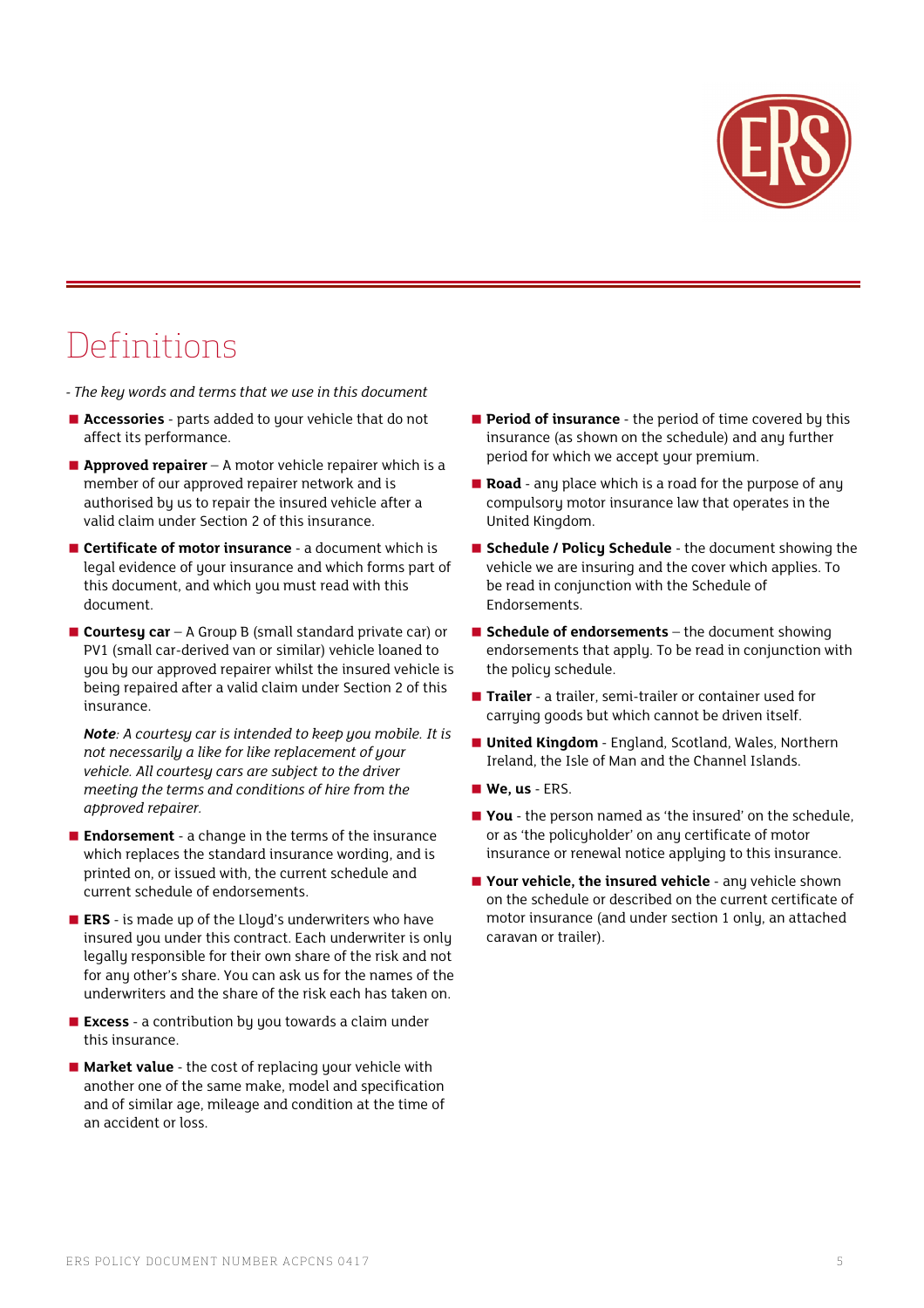

### What to do if you need to make a claim

Nobody likes having to make a claim. But by following these two simple steps you can make sure it goes smoothly:

- Tell us about the claim within 48 hours or you may have to pay an additional excess. If applicable, please call us from the scene of the accident if it's safe to do so.
- $\blacksquare$  Take photographs of any damage to the vehicles involved.

#### **Claims helpline – 0330 123 5992**

- Call this number if you need to report an accident, fire or theft claim.
- We're open 24 hours a day, 365 days a year. Our expert staff will take down the details, and help you get back on the road as soon as possible.
- $\blacksquare$  If your claim is due to theft, attempted theft, malicious damage or vandalism, you should also notify the Police and obtain a crime reference number.

#### **Windscreen helpline – 0345 602 3378**

- Call this number if you want to report a windscreen claim.
- We're open 24 hours a day, 365 days a year.

#### **You can count on us for all this:**

- A market-leading customer experience
- A specialist team to handle your claim
- A network of approved suppliers to get you back on the road quickly
- Fraud prevention to keep your premiums low
- **Positive handling of third-party claims to keep costs** down
- Sophisticated tools to help claims go smoothly.

#### **Repairing your vehicle**

If your insurance covers damage to your vehicle, we can talk you through the options for getting it repaired.

We'll take care of everything:

- $\blacksquare$  If your vehicle can't be driven we will arrange for roadside recovery
- We'll collect the vehicle from you and deliver it back to you after the repairs
- Repairs will be carried out by a garage in our approved repairer network, provided that's the best option for you
- You will be provided with a quaranteed courtesy car to ensure you can keep mobile (*Comprehensive cover only*)
- $\blacksquare$  An expert claim handler will manage your claim for you.

**We want to get you back on the road as soon as possible.** 

#### **Keeping your vehicle safe**

#### **Please make sure your vehicle is locked and the keys are in a safe place.**

Your insurance won't cover loss of your vehicle or its contents by theft or attempted theft, or if it's been taken by an unauthorised person if:

- It was left unlocked: or
- If was left with the keys (or any form of keyless entry  $/$ ignition control device), in or on it; or
- If was left with the windows, roof panel or the roof of a convertible vehicle open (if your vehicle has these);or
- $\blacksquare$  Reasonable precautions were not taken to protect it.

Your Accident and Third Party Accident Cards are included at the back of this document, for use in the event of a claim.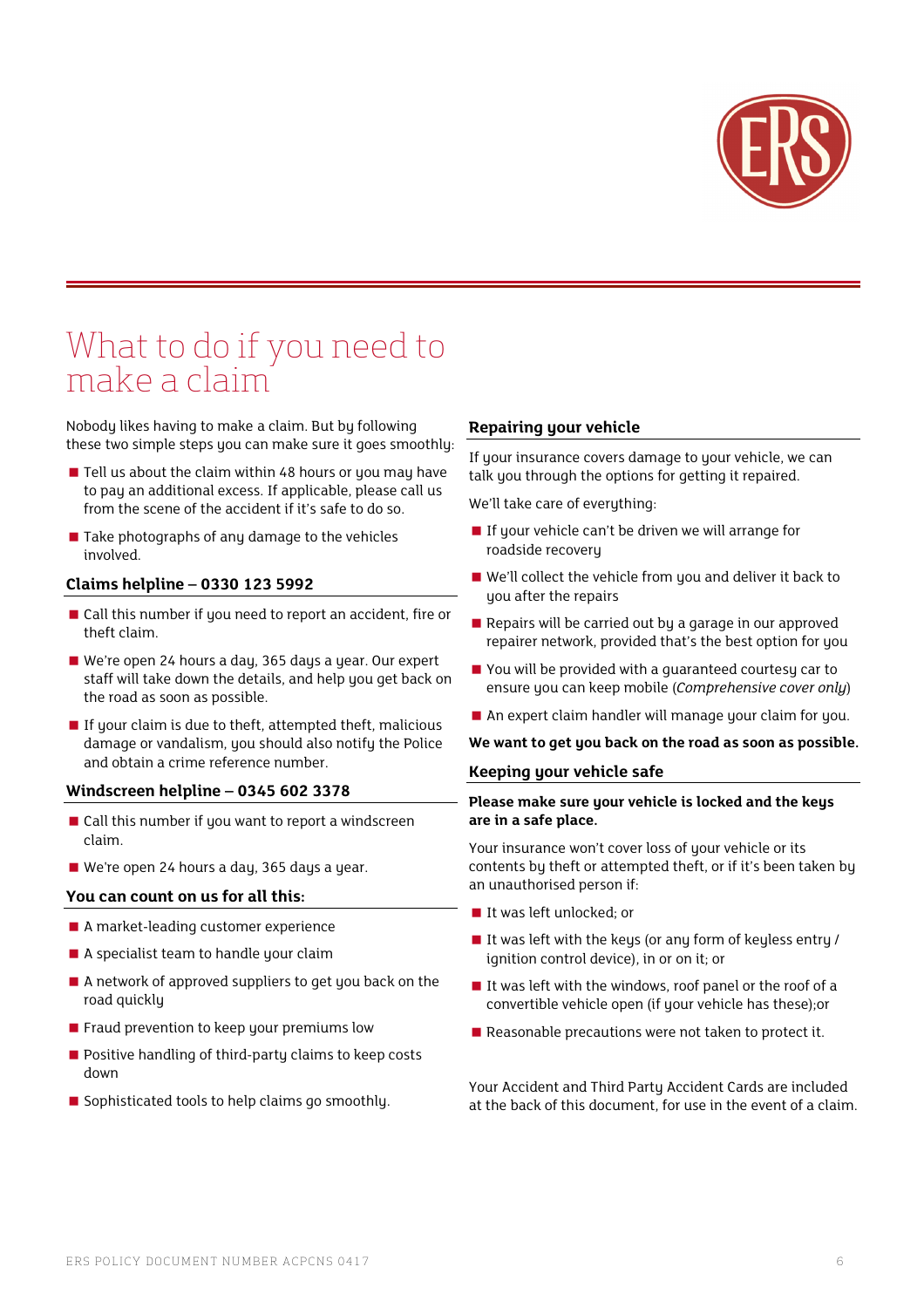

#### **If someone makes a claim against you**

There are a few simple steps you can take to try to reduce the amount of any claim against you, and to protect yourself against fraudulent claims.

#### **Don't apologise or admit it was your fault**

- Make sure to take the other person's details, including:
	- Their name, address and contact number
	- The registration number and make and model of their vehicle
	- Their insurer's name and policy number.

#### **Take photos of:**

- Any damage to their vehicle
- Any damage to your own vehicle
- The scene of the accident, as long as it's safe to do so.

#### **Make a note of:**

- Any injuries to anyone involved
- $\blacksquare$  The number of passengers in the other vehicle
- $\blacksquare$  The name, address and contact number of any witnesses
- $\blacksquare$  The name and number of any police officer who attends the scene of the accident
- Any unusual behaviour from the other person and the direction they take when they leave the scene.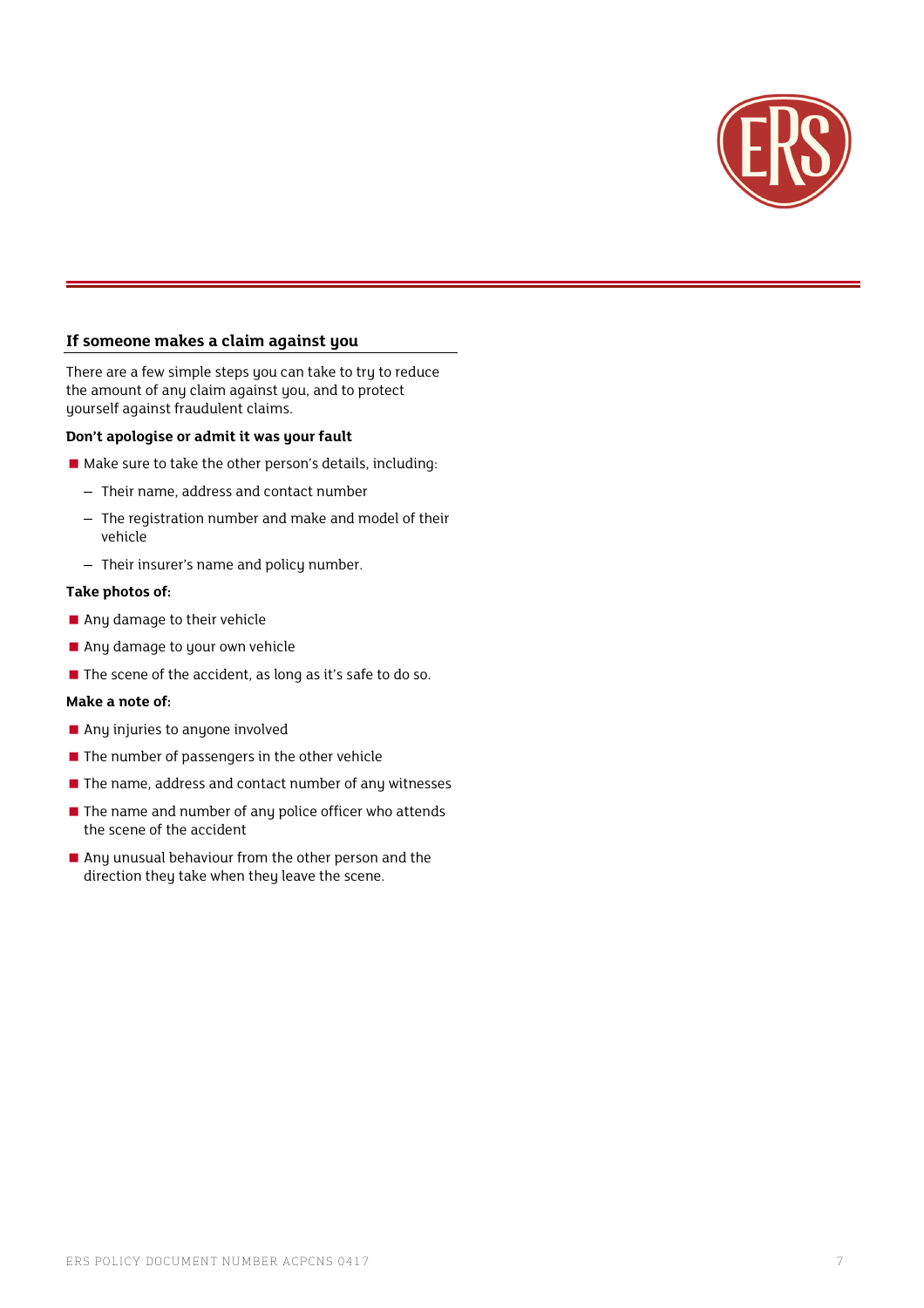

## Cover

#### **The insurance cover you have**

Your schedule shows you what cover you have. The different types of cover are listed below together with the sections of the policy that apply.

| <b>Section Name</b>                                      | Comprehensive | Accidental<br>Damage Fire<br>& Theft | Accidental<br>Damage &<br>Third party<br>Only | Third party<br>Fire & Theft | Fire & Theft              | Third Party<br>Only |
|----------------------------------------------------------|---------------|--------------------------------------|-----------------------------------------------|-----------------------------|---------------------------|---------------------|
| Section 1 - Liability to others                          | $\checkmark$  | $\mathbf x$                          | $\checkmark$                                  | $\checkmark$                | $\mathbf x$               | $\checkmark$        |
| <b>Section 2</b> - Loss of or damage to<br>your vehicle* | ✓             | $\checkmark$                         | $\checkmark$                                  | $\checkmark$                | $\checkmark$              | $\mathbf x$         |
| Accidental damage -------------------                    | $\checkmark$  | $\checkmark$                         | $\checkmark$                                  | $\mathbf x$                 | $\mathbf x$               | $\mathbf x$         |
| Malicious damage ---------------------                   | $\checkmark$  | $\checkmark$                         | $\checkmark$                                  | $\mathbf x$                 | $\boldsymbol{\mathsf{x}}$ | $\mathbf x$         |
|                                                          | $\checkmark$  | $\checkmark$                         | $\mathbf{x}$                                  | $\checkmark$                | $\checkmark$              | $\pmb{\times}$      |
|                                                          | $\checkmark$  | $\checkmark$                         | $\checkmark$                                  | $\mathbf x$                 | $\mathbf x$               | $\mathbf x$         |
|                                                          | $\checkmark$  | $\checkmark$                         | $\pmb{\times}$                                | $\checkmark$                | $\checkmark$              | $\mathbf x$         |
| Vandalism ------------------------------                 | $\checkmark$  | $\checkmark$                         | $\checkmark$                                  | $\mathbf x$                 | $\mathbf x$               | $\mathbf x$         |
| Windscreen ----------------------------                  | $\checkmark$  | $\mathbf x$                          | $\pmb{\times}$                                | $\mathbf x$                 | $\mathbf x$               | $\mathbf x$         |
| <b>Section 3</b> - Medical expenses                      | $\checkmark$  | $\boldsymbol{\mathsf{x}}$            | $\mathbf x$                                   | $\mathbf x$                 | $\mathbf x$               | $\mathbf x$         |
| <b>Section 4 - Personal accident</b><br>benefits         | $\checkmark$  | ×                                    | $\pmb{\times}$                                | $\mathbf x$                 | $\mathbf x$               | $\pmb{\times}$      |
| <b>Section 5</b> - Personal belongings                   | $\checkmark$  | x                                    | $\mathbf x$                                   | $\mathbf x$                 | $\mathbf x$               | $\mathbf x$         |
| Section 6 - Loss of keys and<br>replacing locks          | ✓             | ×                                    | $\mathbf x$                                   | $\mathbf x$                 | $\mathbf x$               | $\mathbf x$         |
| <b>Section 7 - Child Seat</b>                            | $\checkmark$  | $\mathbf x$                          | $\mathbf x$                                   | $\mathbf x$                 | $\mathbf x$               | $\mathbf x$         |
| Section 8 - Foreign Use                                  | $\checkmark$  | $\boldsymbol{\mathsf{x}}$            | $\checkmark$                                  | $\checkmark$                | $\mathbf x$               | $\checkmark$        |

The General Terms, Conditions and Exceptions apply to all sections of the policy.

**IMPORTANT**: - You can only have Accidental Damage Fire & Theft cover and Fire & Theft cover if your vehicle is declared SORN (officially off the road) with the DVLA and is not being used.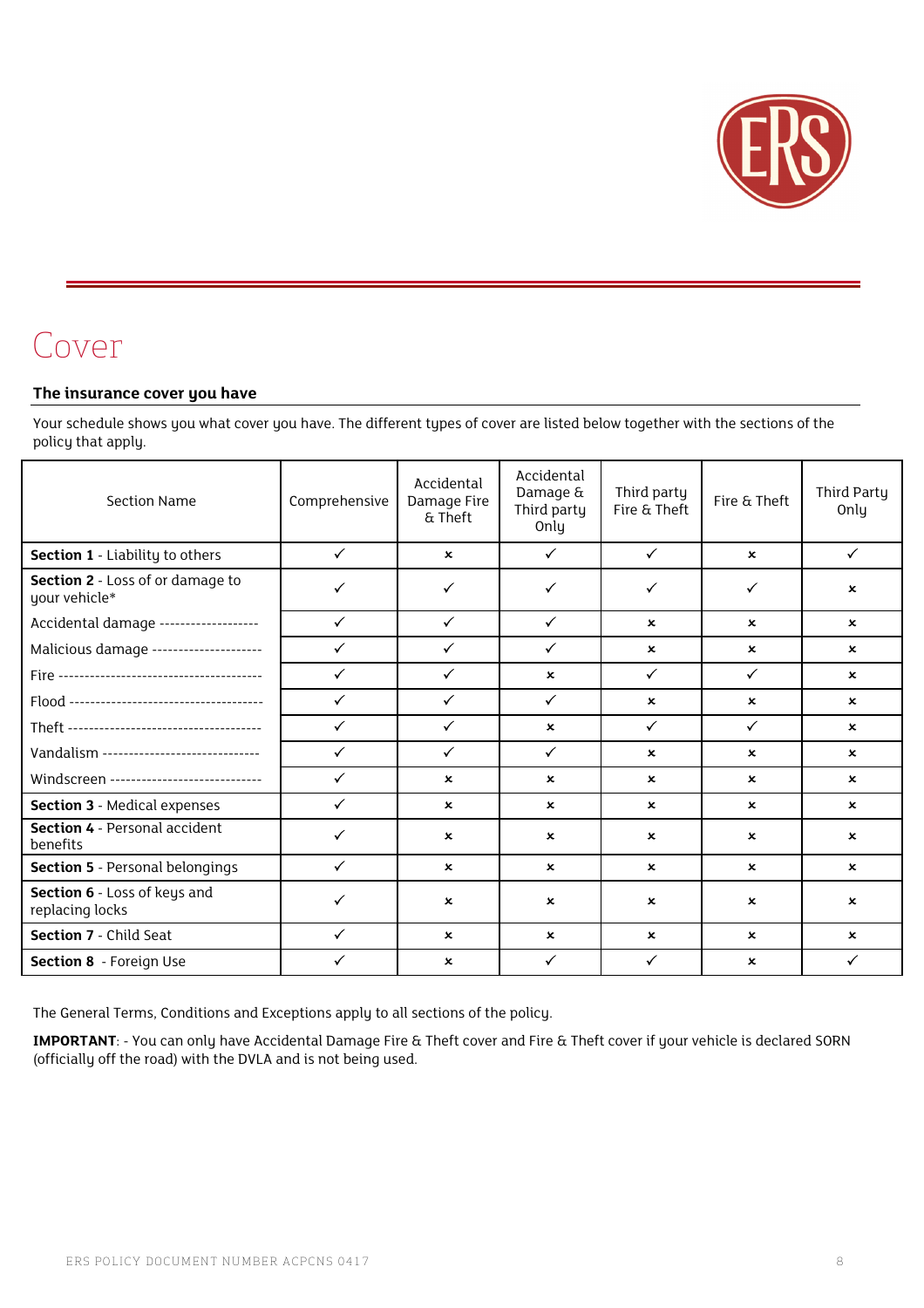

## Section 1 — Liability to others

#### **Driving your vehicle**

We will provide insurance for any accident you have while you are driving, using or in charge of your vehicle or while you are loading or unloading it.

We will insure you for all amounts you may legally have to pay for causing death or injury to other people.

The most we will pay for property damage is £20,000,000 for any claim or claims arising out of one incident.

We will pay up to £5,000,000 for any costs and expenses arising out of a claim or claims arising from one incident.

If there is a property-damage claim made against more than one person covered by this insurance, we will first deal with any claim made against you.

#### **Driving other vehicles**

We will also provide the cover shown above (if this is shown on your certificate of motor insurance), to drive any private car that you do not own and have not hired under a hirepurchase or leasing agreement - as long as you have the owner's permission to drive the car.

You are not insured against:

.

- any loss or damage to the vehicle you are driving;
- $\blacksquare$  any event which happens outside of the United Kingdom;
- any legal responsibility if you no longer have the insured vehicle;
- $\blacksquare$  any event which happens when this insurance is not in the name of an individual person;
- $\blacksquare$  any legal responsibility unless the vehicle is insured against third party road risks, in its own right; or
- securing the release a vehicle that has been seized by or on behalf of the police or any public or local authority.

#### **Other people driving or using your vehicle**

In the same way you are insured, we will also cover the following people.

- Any person you allow to drive or use your vehicle, as long as this is allowed by your current certificate of motor insurance and has not been excluded by an endorsement, exception or condition.
- Any passenger who has an accident while travelling in or getting into or out of the insured vehicle, as long as you ask us to cover the passenger.

#### **Legal personal representatives**

After the death of anyone who is covered by this insurance, we will deal with any claim made against that person's estate, as long as the claim is covered by this insurance.

#### **Business use**

If your certificate of motor insurance allows business use, we will insure your employer or business partner against the events shown above under 'Driving your vehicle' while you are working for that employer or partner, but not while using a vehicle provided by the employer or partner unless that vehicle is shown on your schedule.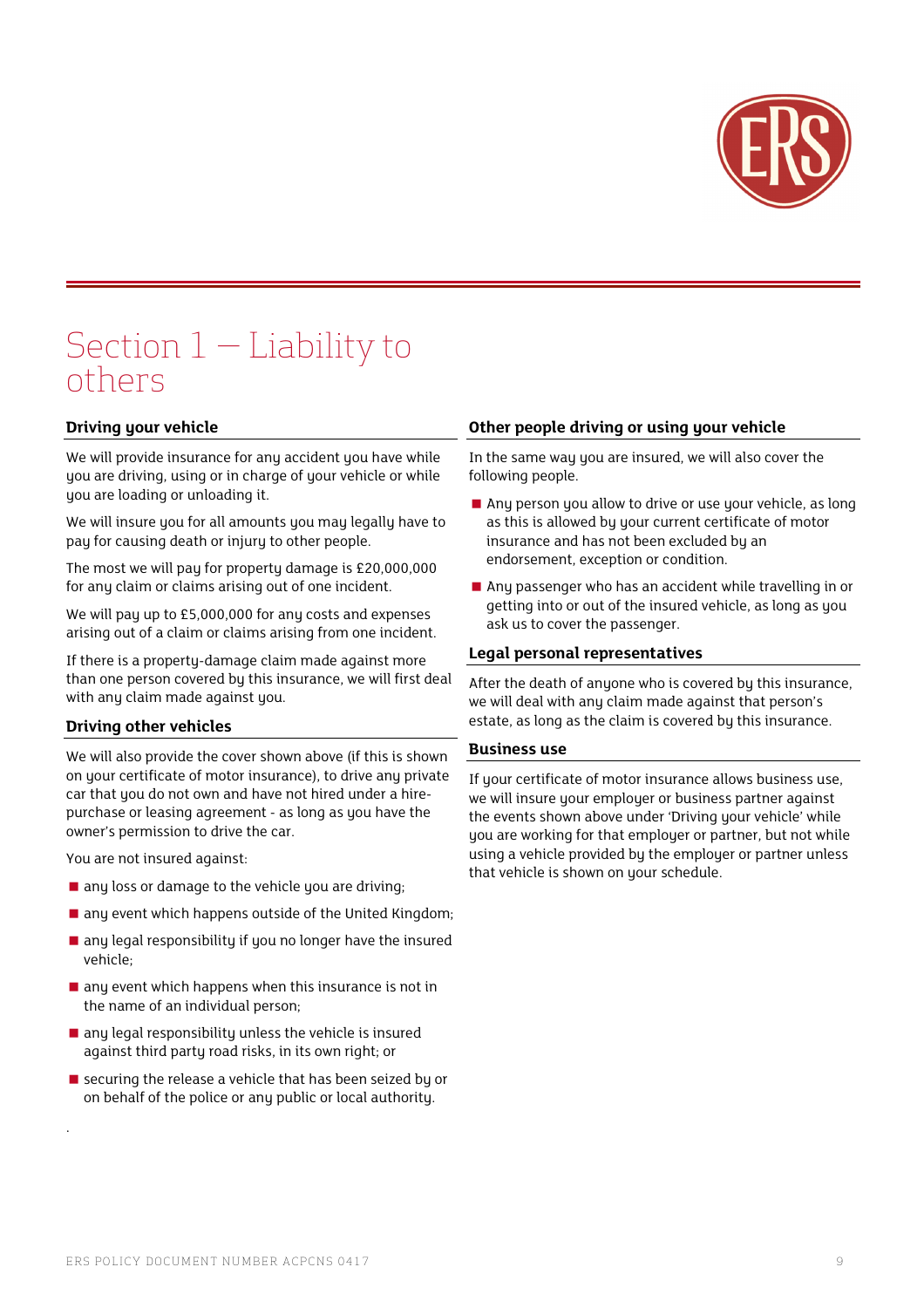

#### **Legal costs**

In respect of any event which is covered under this Section. if we first agree in writing, we will arrange and pay:

- solicitor's costs if anyone we insure is represented at a coroner's inquest, fatal accident inquiry or court of summary jurisdiction;
- $\blacksquare$  the costs for legal services to defend anyone we insure against any prosecution arising from any death; and
- all other legal costs and expenses we agree to.

The most we will pay for legal costs is £35,000 for any claim or claims arising out of one incident.

#### **Emergency medical treatment**

Where we must provide cover under the Road Traffic Act, we will pay for emergency medical treatment that is needed after an accident involving any vehicle which this insurance covers.

This cover only applies in the United Kingdom and where we must provide it under the Road Traffic Acts.

#### **Towing**

Under this section we will insure you while any vehicle covered by this insurance is towing a caravan, trailer or a broken-down vehicle (as allowed by law).

We will only provide this cover if:

- $\blacksquare$  the caravan, trailer or broken-down vehicle is properly secured to your vehicle by towing equipment made for the purpose; and
- $\blacksquare$  the method of towing the caravan, trailer or broken-down vehicle stays within the manufacturer's recommended towing limits and any other relevant law.

We will not pay any claim arising from:

- loss of or damage to the towed caravan, trailer or brokendown vehicle;
- loss of or damage to any property being carried in or on the towed caravan, trailer or broken-down vehicle;
- a caravan, trailer or broken-down vehicle being towed for reward;
- $\blacksquare$  towing more trailers than the number allowed by law; or
- $\blacksquare$  if more than one caravan or broken-down vehicle is being towed at any one time.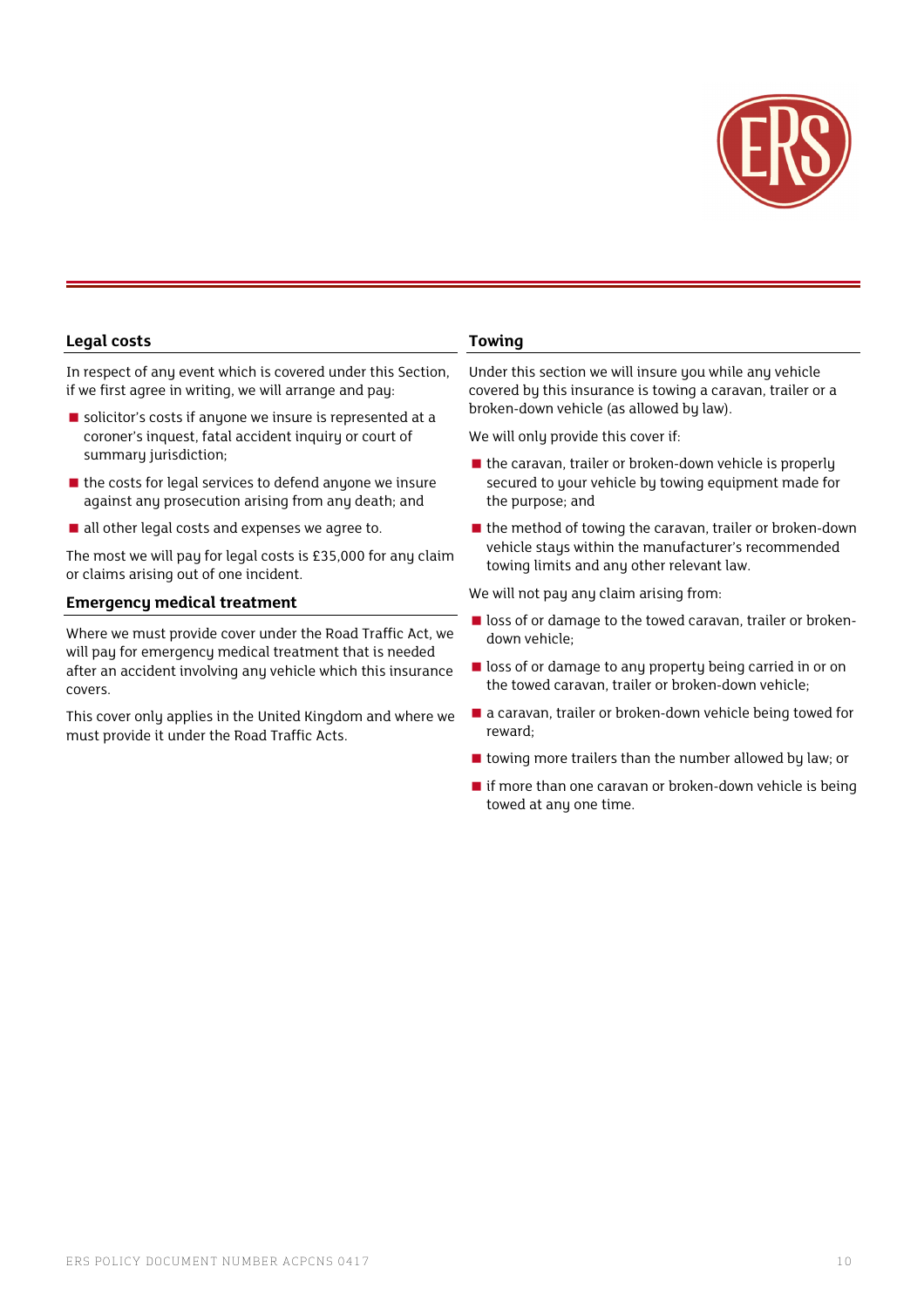

### Exceptions to section 1

This section of your insurance does not cover the following.

- **1.** Anyone who can claim for the same loss from any other insurance.
- **2.** Loss of or damage to property belonging to (or in the care of) anyone we insure and who is making a claim under this part of the insurance.
- **3.** Death of or bodily injury to any person arising out of and in the course of their employment by the policyholder or by any other person claiming under this insurance. This does not apply if we need to provide cover due to the requirements of relevant laws.
- **4.** Any legal responsibility, unless we need to provide the minimum insurance required by the Road Traffic Act, for claims for death, injury, illness, loss or damage to property arising directly or indirectly from pollution or contamination unless caused by a sudden identifiable unintended and unexpected event.

#### This exception:

- $\blacksquare$  relates to contamination or pollution caused directly or indirectly by any substance, liquid, vapour or gas leaking or being released; and
- $\blacksquare$  includes contamination or pollution of any building or other structure, water, land or the air.

We will not pay for claims arising directly or indirectly from contamination or pollution if it is caused by any substance, liquid, vapour or gas being deliberately released or leaks caused by the failure to maintain or repair your vehicle, or any part of it.

**5.** Death, bodily injury or damage arising as a result of loading or unloading your vehicle somewhere other than on the road by anyone apart from the driver or attendant.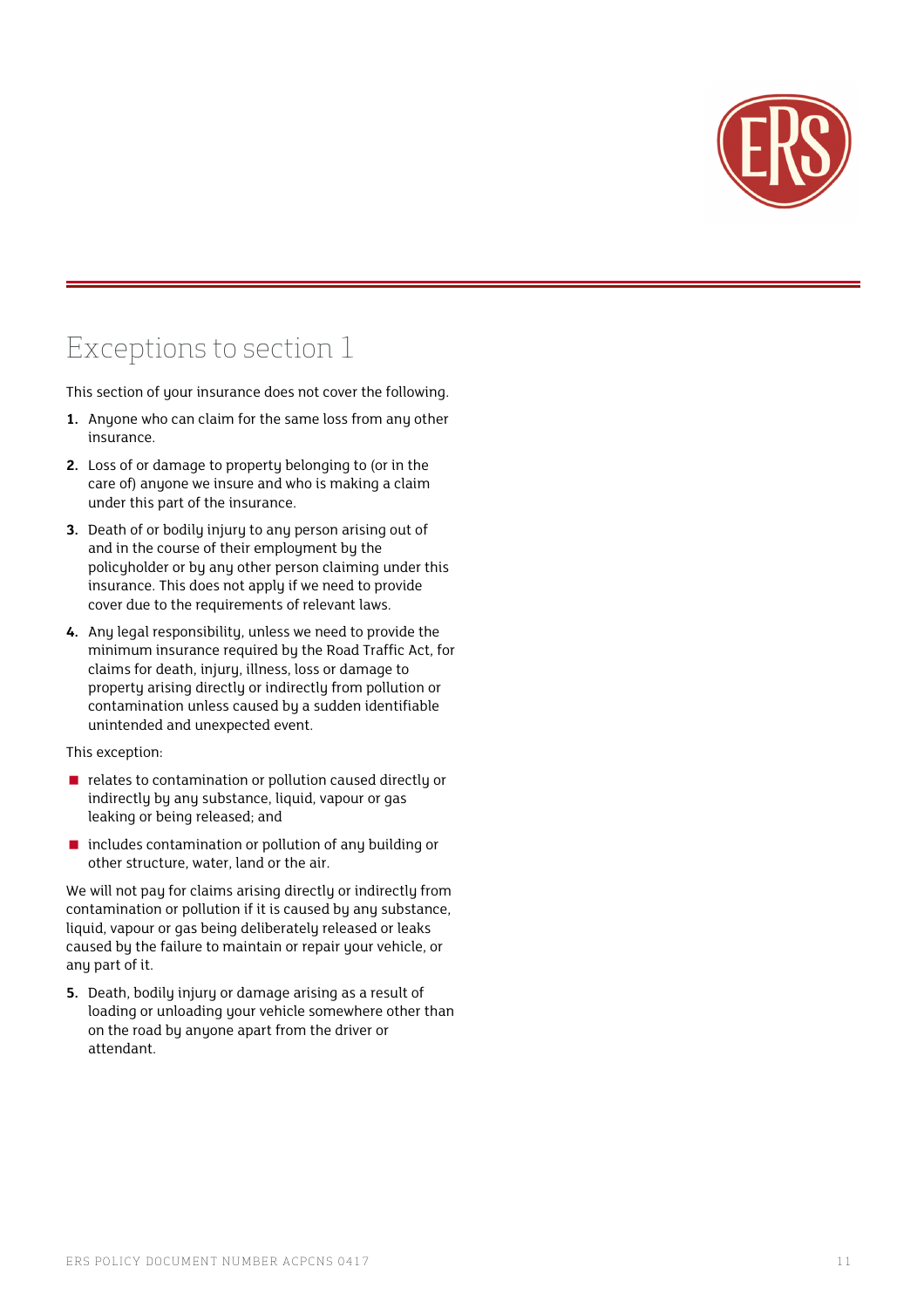

## Section 2 — Loss of or damage to your vehicle

#### **This cover only applies to your vehicle**

We will insure your vehicle against loss or damage (less any excess that applies) caused by:

- accidental or malicious damage, flood damage or vandalism;
- $\blacksquare$  fire, lightning, self-ignition and explosion; or
- $\blacksquare$  theft or attempted theft, or taking your vehicle away without your permission.

#### **For a claim under this section we will, at our absolute discretion, either:**

- $\blacksquare$  pay for the damage to be repaired;
- pay an amount of cash to replace the lost or damaged item; or
- replace the lost or damaged item.

#### **The most we will pay will be either:**

- the UK mainland market value of your vehicle as determined by us, immediately before the loss; up to the value shown on your schedule; or
- $\blacksquare$  the cost of repairing your vehicle;

#### whichever is less.

We will not pay the cost of any repair or replacement which improves your vehicle or accessories to a better condition than they were in before the loss or damage. If this happens, you must make a contribution towards the cost of repair or replacement.

We will not pay the VAT element of any claim if you are registered for VAT.

#### **Excesses**

If an excess is shown on your schedule, you have agreed to pay that amount for each incident of loss or damage.

If more than one vehicle is insured on your policy and they are involved in the same incident, the excess shown on your schedule will apply to each vehicle separately.

If you choose to use a non-approved repairer, you will have to pay an additional excess amount of £250. This is on top of any other excess that you may have to pay.

#### **Windscreen damage (comprehensive cover only)**

You may claim for damage to your vehicle's windscreen or windows and for any bodywork scratched by broken glass from the window or windscreen. The helpline number is 0345 602 3378.

This benefit does not apply to damaged sun roofs, roof panels, lights or reflectors whether glass or plastic.

The following excesses apply to a windscreen claim but there is no limit on the cost of the windscreen.

- **If your windscreen is replaced by our approved supplier,** you must pay the first £75 of any claim.
- $\blacksquare$  If your windscreen is repaired by our approved supplier, you must pay the first £10 of any claim.
- $\blacksquare$  If your windscreen is repaired or replaced by any other company, you must pay the first £125 of any claim.

If the only claim you make is for broken glass in your vehicle's windscreen or windows, including bodywork scratched bu the breakage, it will not affect your no claim bonus.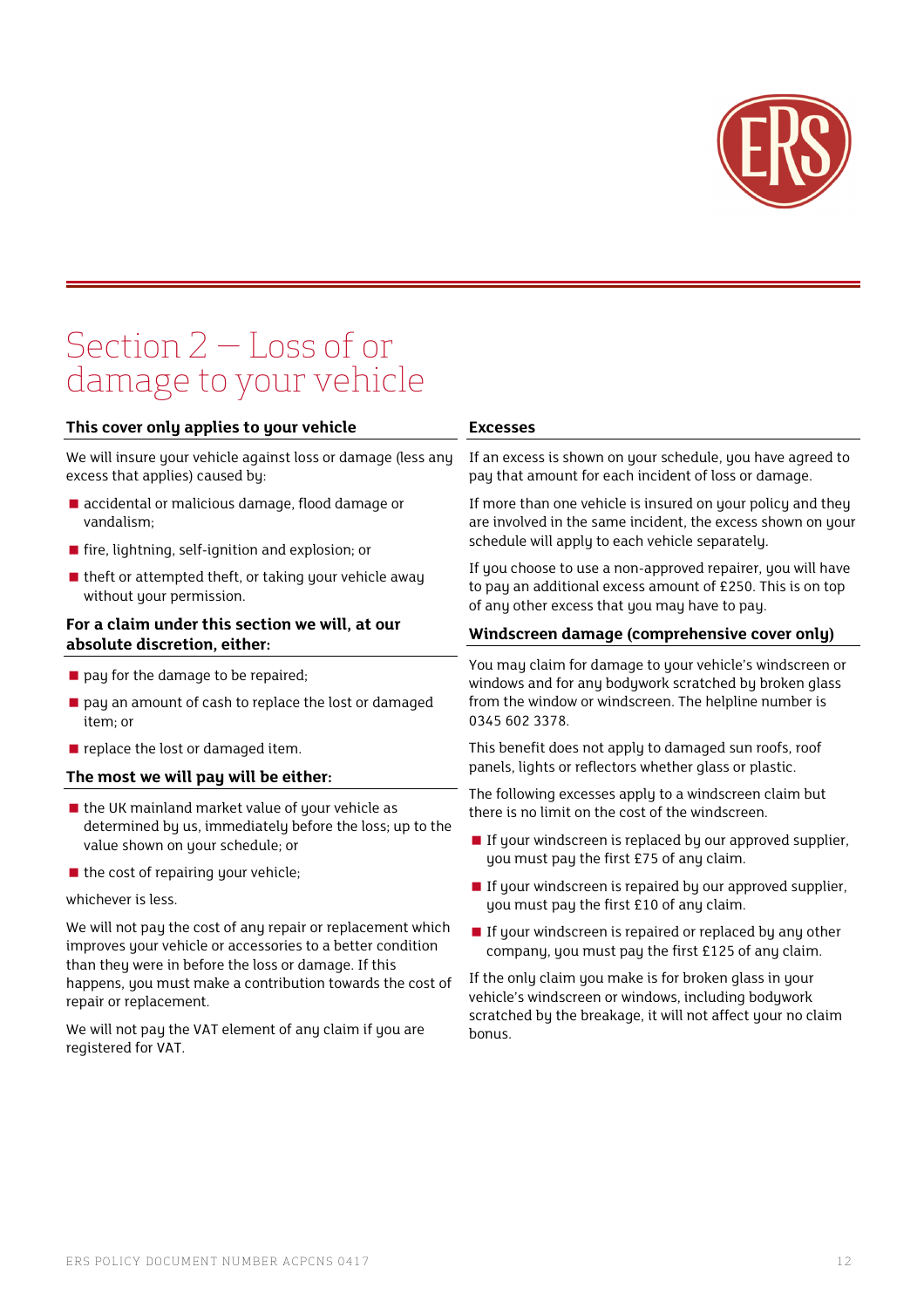

#### **Extra excesses for young or inexperienced drivers**

If your vehicle is damaged while a young or inexperienced driver (including yourself) is driving, you will have to pay the first amount of any claim as shown below. This is on top of any other excess that you may have to pay.

| <b>Drivers</b>                                                                                                                                                                                        | Amount |
|-------------------------------------------------------------------------------------------------------------------------------------------------------------------------------------------------------|--------|
| $\blacksquare$ Under 21 years of age                                                                                                                                                                  | £300   |
| $\blacksquare$ Aged 21 to 24 years                                                                                                                                                                    | £200   |
| Aged 25 years or over who has a<br>provisional driving licence or has not held,<br>for 12 months or more, a full driving<br>licence issued by any country which is a<br>member of the European Union. | £200   |

These amounts do not apply if the loss or damage is caused by fire or theft.

#### **Recovery and redelivery**

After any claim under this section we will pay the cost of moving your vehicle from the place where the damage happened to the premises of the nearest competent repairer. We will also pay the cost of delivering your vehicle back to you in the United Kingdom after repair.

Do not try to move your vehicle yourself if this could increase the damage. If unnecessary damage is caused as a result of your attempts to move your vehicle, we will not pay any extra cost arising from that damage.

All arrangements for storage of a damaged vehicle must be agreed by us. If you arrange storage without our prior knowledge and consent we will not pay any extra cost arising from that arrangement where this is greater than the cost we negotiate with our approved supplier.

#### **Repairs**

If your vehicle is damaged in any way which is covered by this insurance, you should contact us immediately. We can, if you wish, organise for our approved repairers to repair your vehicle.

Where your vehicle does not exceed 3.5 tonne GVW, (and subject to using our approved repairer for the repair of your vehicle), our approved repairer, will, upon request and subject to availability, supply you with a courtesy car for the duration of the vehicle repair or until your policy expires, whichever is the sooner.

If your vehicle cannot be driven safely, you should allow us the opportunity of moving it to the premises of an approved repairer or repairer of your choice if previously agreed by us.

If repairs are completed without our prior knowledge and consent this may affect the amount we pay in final settlement of your claim. In all circumstances, any party handling repairs to an insured vehicle should retain for our inspection: a fully costed estimate, all damaged parts and images of the damaged areas of the insured vehicle.

If you fail to provide all requested information, documentation and evidence of claim damage, we reserve the right not to pay for damages under this Section.

We may arrange for your vehicle to go to a repairer we choose if we cannot reach an agreement with the repairer over costs.

We may use recucled or non-original parts and equipment when repairing your vehicle.

#### **Guaranteed Courtesy Car (***Comprehensive cover only***)**

If you make a claim under this section and you choose to use our approved repairers, you will be provided with a guaranteed courtesy car for the duration of the repairs or until your policy expires, whichever is sooner.

If your vehicle is classed as immobile (unable to be moved), we aim to provide you with a courtesy car within 24 hours of the claim being reported.

The vehicle provided is intended to keep you mobile and will not necessarily be a like-for-like replacement of your vehicle. You will be provided with either a small, standard private car or small car-derived van.

All courtesu cars are subject to the driver meeting the terms and conditions of hire from the approved repairer.

If your vehicle is a total loss you will not be offered a courtesy car.

#### **Total Loss**

When deciding whether your vehicle is a total loss, we use the Association of British Insurers (ABI) Code of Practice for the Disposal of Motor Vehicle Salvage.

We alone will determine:

when an insured vehicle is deemed a total loss;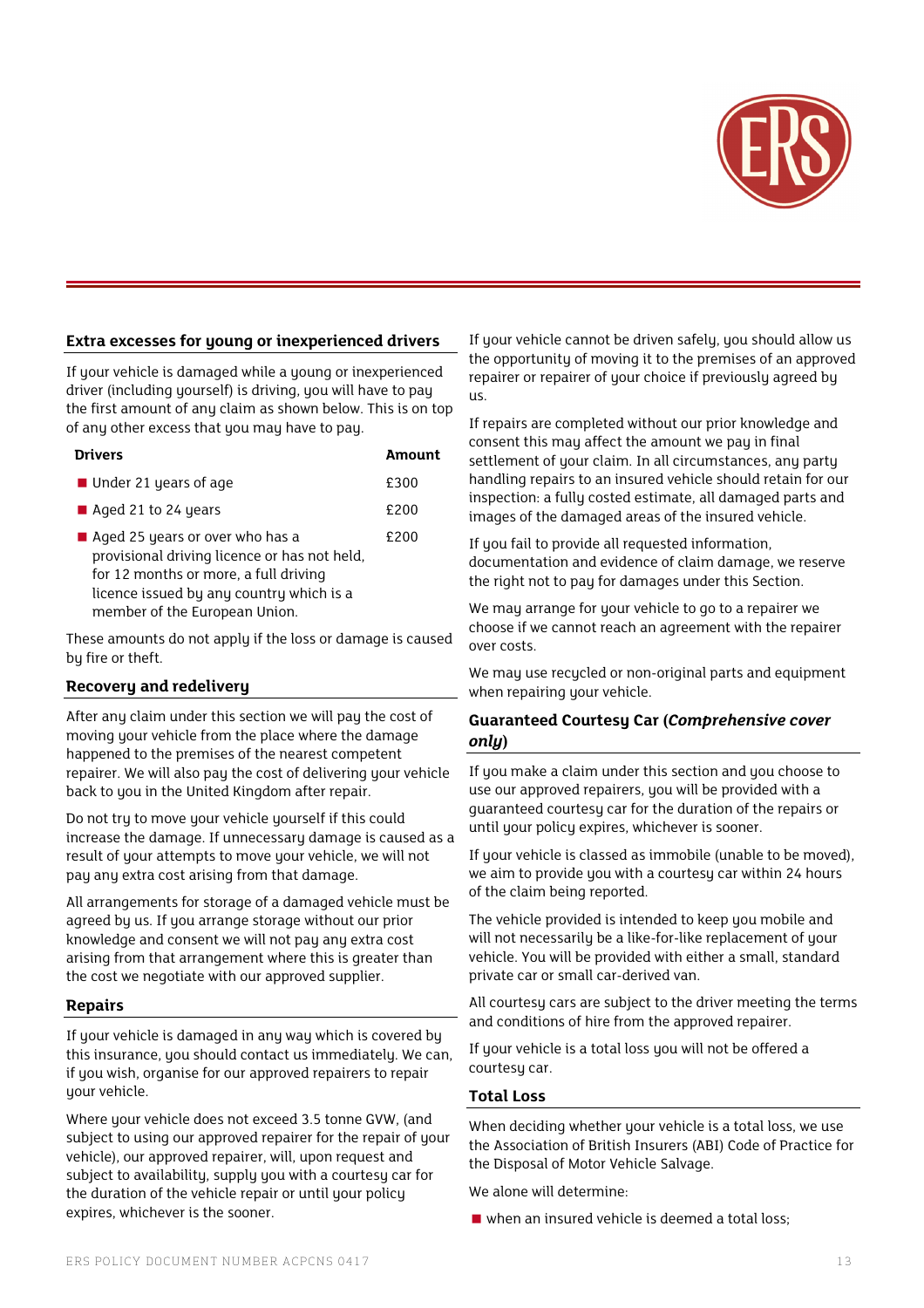

- $\blacksquare$  the market value of the insured vehicle; and where applicable;
- any salvage value of that insured vehicle.

In the event that we deem your vehicle a total loss, due to it being uneconomical to repair or subject to an unrecovered theft, we will, unless you qualify for a new replacement car benefit, offer an amount in settlement of the claim.

The insurance cover for that insured vehicle will end when you accept that offer.

You will not receive a refund of premium if your insurance ends due to the total loss of your vehicle.

If your insurance covers more than one vehicle, cover will remain in force for any vehicles that have not been declared a total loss.

If the insured vehicle is owned by someone else, we will discuss the valuation and payments directly with the vehicle owner rather than with you.

When we determine the value of the insured vehicle, we will take into account any discount on the manufacturer's recommended retail price received at the point of purchase.

Our offer will not exceed the amount shown on schedule.

Once we have made a payment, the insured vehicle becomes our property unless we agree otherwise.

#### **Vehicles subject to a finance agreement**

If the market value we place upon the insured vehicle is equal to or greater than the amount owed to the finance company:

We will pay the finance company first and then settle the balance with the legal owner of the insured vehicle.

If the market value placed upon the insured vehicle is less than the amount owed to the finance company:

We will pay the finance company the market value of the insured vehicle. You may be required by the finance company to pay them the balance, subject to the terms of your agreement with them.

#### **Vehicles subject to a lease / hire agreement – No legal right to title**

If the market value we place upon the insured vehicle is greater than the amount owed to the lease / hire company, we will pay them only the amount of the outstanding finance, which will settle the claim in full.

If the market value we place upon the insured vehicle is less than the amount owed, the amount we pay to the lease / hire company will settle the claim, and you may be required by the lease / hire company to pay them the balance, subject to the terms of your agreement with them.

#### **Vehicles subject to a lease / hire agreement – Legal right to title or proceeds of sale**

We will pay the lease / hire company the market value of the vehicle, which will settle the claim in full. Any transfer of legal title or distribution of the proceeds of the vehicle should be taken up directly with the lease / hire company in line with the specific terms of your agreement.

#### **Salvage**

Where applicable, your vehicle will have a salvage category placed upon it, in line with the ABI Code of Practice.

Only vehicles deemed eligible to go back on the road can be considered for retention. If retention is granted, the value of the salvage, as determined by us, will be deducted from the settlement**.** 

At the point of payment the vehicle will become our property unless we agree otherwise.

If your vehicle has been subject to an insurance write off (total loss), you must be able to evidence the vehicle has been restored to a roadworthy condition.

In the event of the insured vehicle being subject to another claim, we will require documentary evidence of repairs and other documentation as we may require, to evidence, and to satisfy us, that the insured vehicle has been maintained in a roadworthy condition, otherwise the valuation will be affected.

If we ask, you must send us your vehicle registration document (V5c), MOT certificate (if applicable), the purchase receipt for the vehicle, all keys and any other relevant documentation before we agree to settle the claim.

#### **New car replacement**

We will replace your car with a new one of the same make, model and specification (if one is available) if your car is less than one year old from the date of you buying it new and:

- $\blacksquare$  the cost of repairing any damage (that is covered by this insurance) is more than 50% of the manufacturer's recommended retail price (including taxes); or
- $\blacksquare$  it is lost by theft or is stolen and not recovered.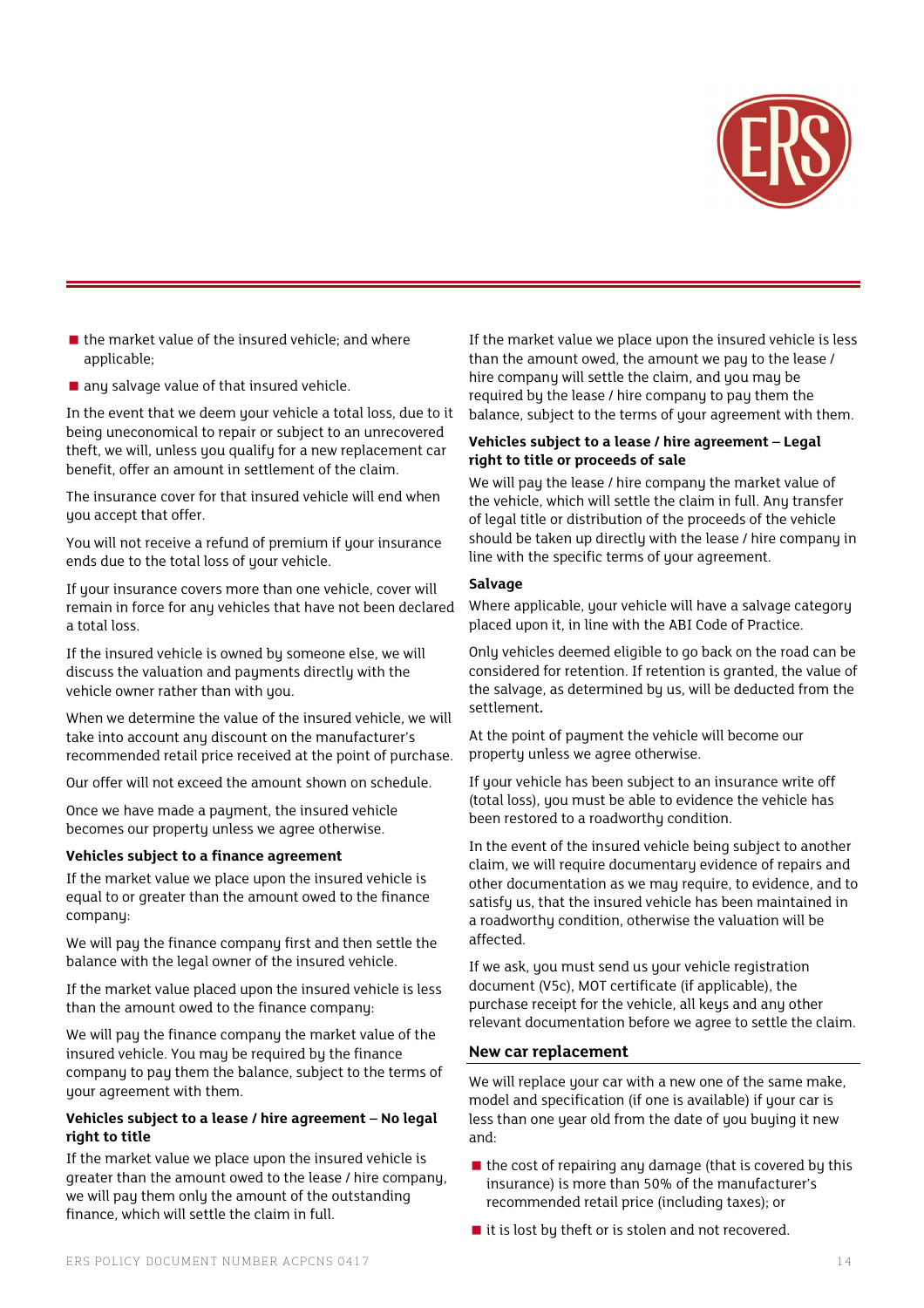

If a car is not available, we will pay an amount equal to that which was paid when you bought your vehicle or the current manufacturer's Recommended Retail Price (including taxes), whichever is less. The lost or damaged car will then belong to us.

We will only provide this benefit if you ask for it and anyone who has a financial interest in the car agrees.

#### **Audio, visual, communication, guidance or tracking equipment**

The cover provided by this policy includes loss of, or damage to, permanently fitted audio, visual, communication, guidance or tracking equipment that formed part of your vehicle when it was originally made.

We will pay up to £500 for any permanently fitted equipment that was not part of your vehicle when it was originally made.

#### **When your vehicle is being serviced**

The cover provided under this section will still apply when your vehicle is being serviced or repaired. While your vehicle is in the hands of the motor trade for a service or repair, we ignore any restrictions on driving or use (as shown on your certificate of motor insurance).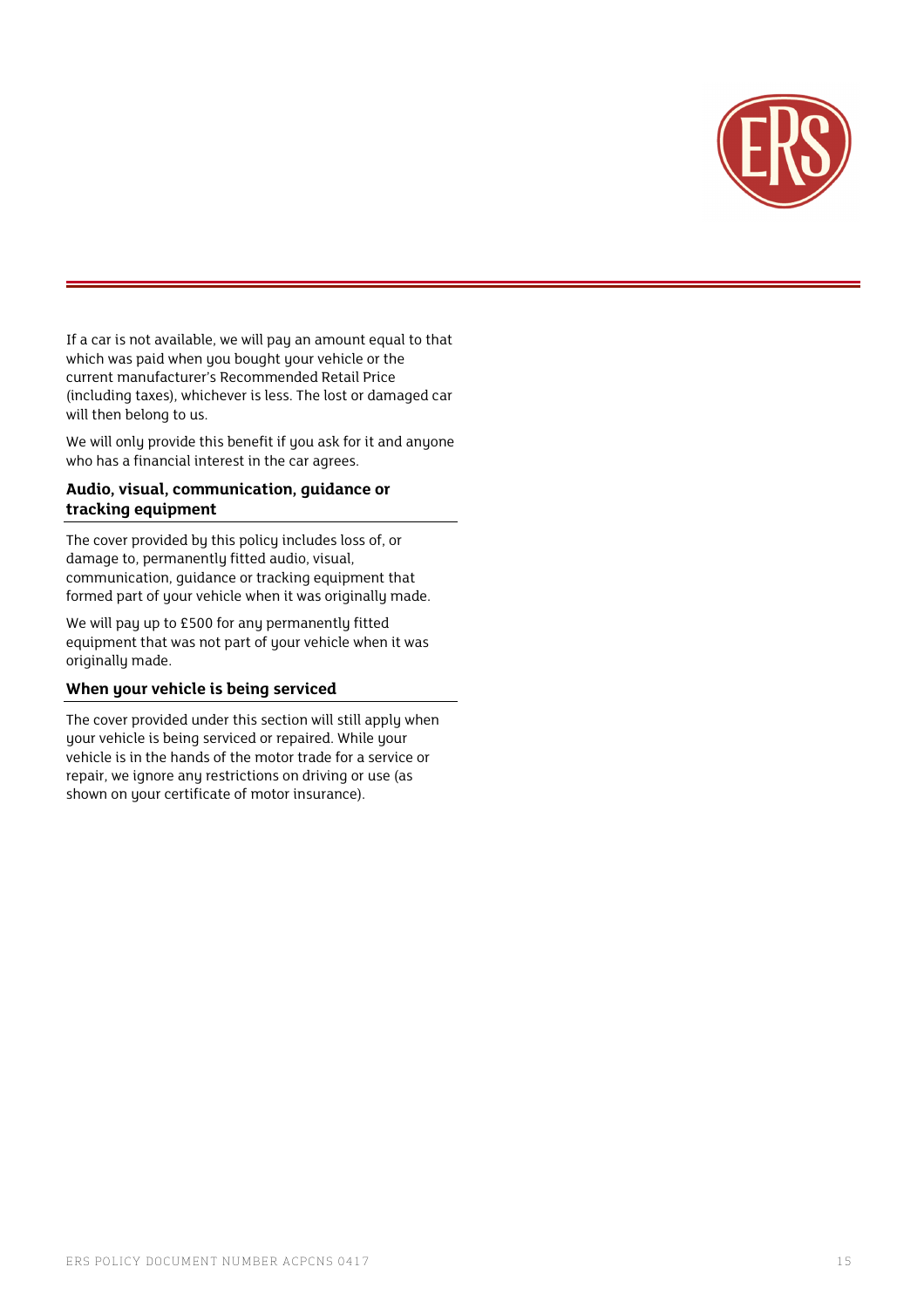

### Exceptions to section 2

#### **This section of your insurance does not cover the following.**

- **1.** The amount of any excess shown on your schedule.
- **2.** Any amount as compensation for you not being able to use your vehicle (including the cost of hiring another vehicle).
- **3.** Wear and tear.
- **4.** Failures, breakdowns or breakages of mechanical, electrical, electronic or computer equipment.
- **5.** Your vehicle's value reducing, including loss of value as a result of damage, whether the damage is repaired or not.
- **6.** Repairs or replacements which improve the condition of your vehicle.
- **7.** Damage to tyres, unless caused by an accident to your vehicle.
- **8.** Damage due to liquid freezing in the cooling system, unless you have taken reasonable precautions as laid down by the vehicle manufacturer's instructions.
- **9.** Loss of or damage to accessories unless they are permanently attached to your vehicle.
- **10.** Any amount over the last-known list price of any part or accessory or the cost of fitting any part or accessory if the vehicle manufacturer or its agent cannot supply it from stock held in the United Kingdom. (This exception does not apply where any applicable part or accessory is no longer commercially available from the vehicle manufacturer or their agents in the United Kingdom).
- **11.** Loss of or damage to your vehicle as a result of deception.
- **12.** Loss resulting from repossessing your vehicle and returning it to its rightful owner.
- **13.** Loss of or damage to your vehicle or its contents by theft or attempted theft or an unauthorised person taking and driving it if:
- it has been left unlocked;
- it has been left with the keys (or any form of keyless entry / ignition control device), in it or on it;
- $\blacksquare$  it has been left with the windows, roof panel or the roof of a convertible vehicle open; or
- you have not taken reasonable precautions to protect it.
- **14.** Loss of or damage to your vehicle resulting from a member of your immediate family, or a person living in your home, taking your vehicle without your permission, unless that person is convicted of theft.
- **15.** Loss of or damage to any vehicle which you are driving or using that does not belong to you, is not being bought by you under a hire-purchase agreement or is leased to you (unless that vehicle is shown on your schedule).
- **16.** Loss of or damage to your vehicle caused by an inappropriate tupe or grade of fuel being used.
- **17.** Loss of fuel.
- **18.** Loss or damage due to confiscation, requisition or destruction bu or under the order of any government. public or local authority.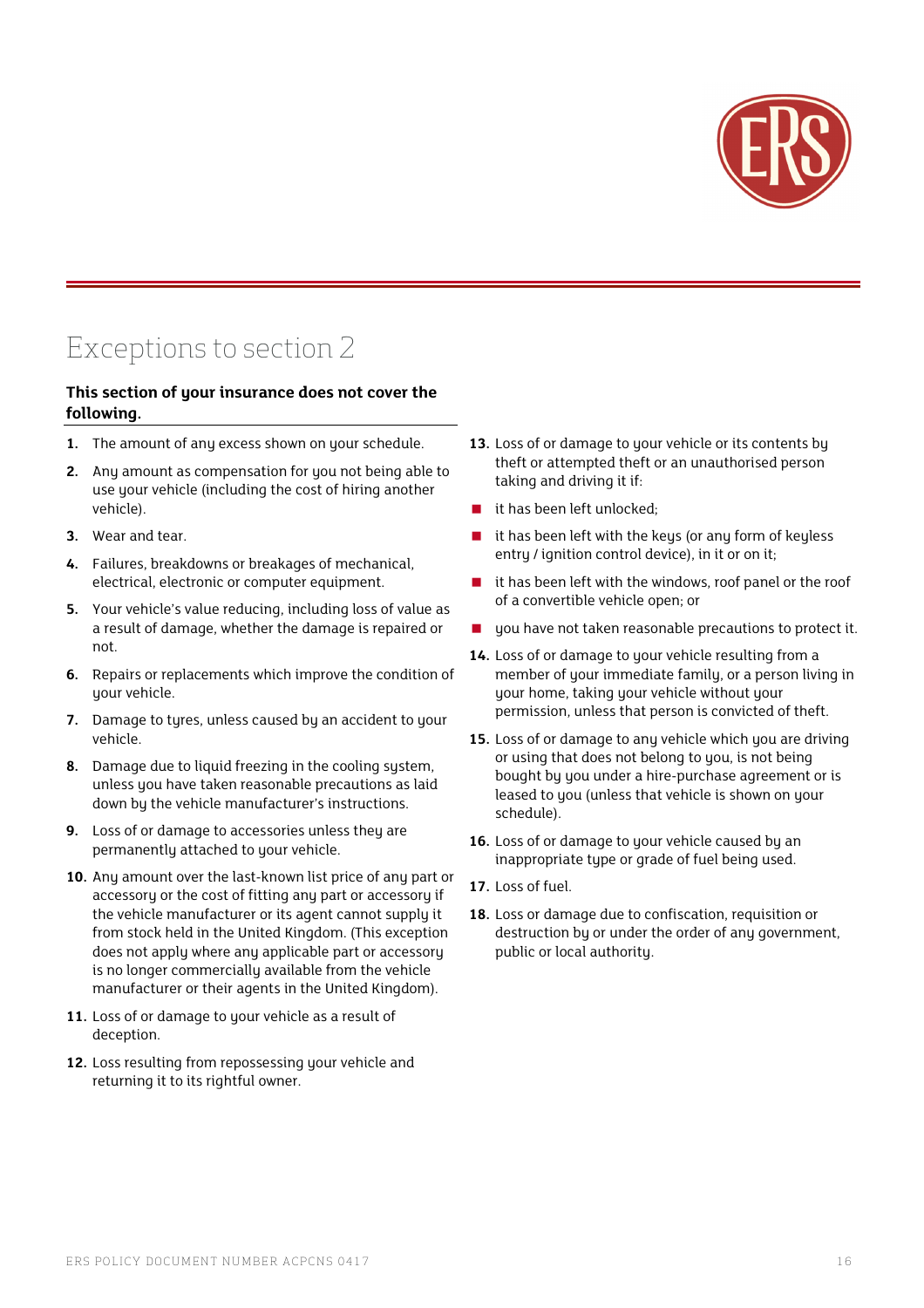

## Section 3 — Medical expenses

We will pay up to £200 for each person for the medical expenses of anyone who is injured while they are in your vehicle as a result of an accident involving your vehicle.

You will not have to pay an excess for any claim under this section.

### Section 4 — Personal accident benefits

We will pay the following amounts if you or your husband, wife or civil partner is involved in an accident and within three months of that accident it is the only cause of death or injury.

| $\blacksquare$ Death | £7.000 |
|----------------------|--------|
|                      |        |

- Loss of any limb <br>■ Loss of any limb
- **Permanent loss of sight in one or both eyes** £5,000

The most we will pay in any period of insurance is £7,000.

To get a payment, the injury or death must:

- $\blacksquare$  be directly connected with an accident involving your vehicle; or
- $\blacksquare$  have happened when you or your husband, wife or civil partner were travelling in, or getting into or out of, any other private motor vehicle.

We will make the payment to you or your legal personal representative.

If you or your husband, wife or civil partner have any other insurance with us, we will only pay out under one contract.

This personal accident benefit does not apply to:

- $\blacksquare$  anyone who is 70 or older at the time of the accident;
- death or bodily injury caused by suicide or attempted suicide; or
- any incident unless the insurance is in an individual's name.

You will not have to pay an excess for any claim under this section.

## Section 5 — Personal belongings

We will pay up to £100 for personal belongings in or on your vehicle if they are lost or damaged because of an accident, fire, theft or attempted theft.

This personal belongings cover does not apply to:

- **n** money, stamps, tickets and documents;
- $\blacksquare$  goods or samples connected with the work of any driver or passenger;
- $\blacksquare$  property insured under any other contract;
- child seats or child booster seats;
- wear and tear:
- $\blacksquare$  theft of any property which is in an open or convertible vehicle, unless it is kept in a locked luggage compartment; or
- property that was not reasonably protected.

You will not have to pay an excess for any claim under this section.

### Section 6 — Loss of keys and replacing locks

We will pay up to £500 if the keys for your vehicle are lost or stolen and have not been recovered. We will pay the cost of replacing the entry key and transponders, ignition and steering locks that can be opened or operated with the lost items. This applies as long as:

- $\blacksquare$  you let the police know about the loss as soon as it is discovered; and
- $\blacksquare$  the address where your vehicle is kept would be known to any person who has your keys or lock transponder.

You will not have to pay an excess for any claim under this section and it will not affect your no claim bonus.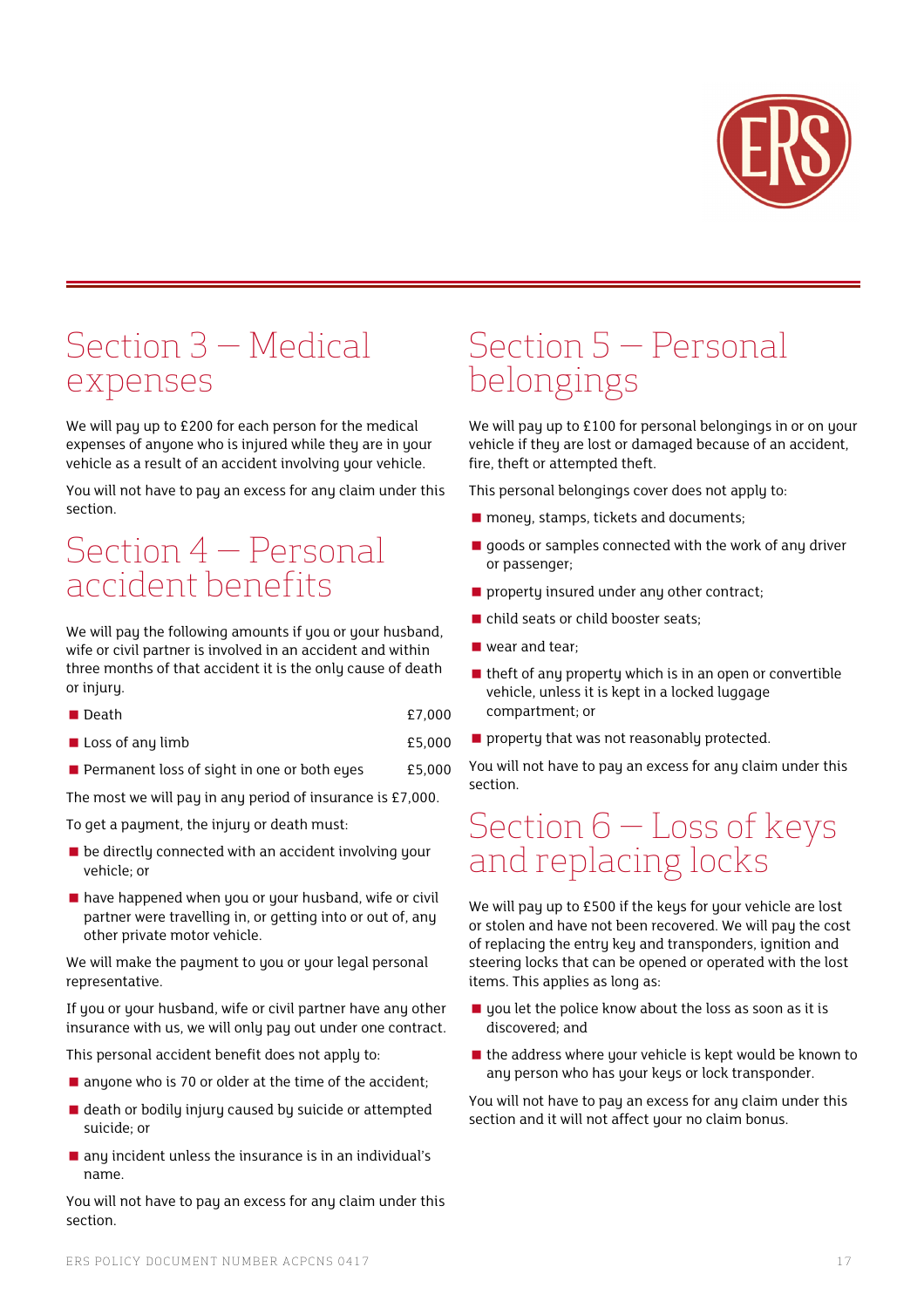

## Section 7 — Child seats

We will pay up to £150 to replace a child seat or child booster seat that was in your vehicle at the time of an accident or theft covered under section 2 of this policy. We will provide this cover even if there is no visible damage to the seat.

You will not have to pay an excess for any claim under this section.

## Section 8 — Foreign use

We will provide the minimum insurance needed by the relevant law to allow you to use your vehicle:

- $\blacksquare$  in any country which is a member of the European Union; and
- $\blacksquare$  in any other countries which have made arrangements to meet the insurance conditions of, and are approved by, the Commission of the European Union.
- while your vehicle is being transported (including loading and unloading), between ports in countries where you have cover, as long as your vehicle is being transported by rail or by a recognised sea route of not more than 65 hours.

We will provide the cover shown on your schedule when you visit any country which is a member of the European Union, Andorra, Iceland, Norway, Serbia or Switzerland (including Liechtenstein). There is no limit on the number of trips you make in any period of insurance but each trip must be for no more than 60 days.

This cover only applies if your visit to these countries is temporary and your permanent home is in the United Kingdom.

#### **Extra cover**

If you want to travel to any other country, or want to extend the 60-day limit on any one trip, you must contact your broker. If we agree to extend your cover, and you pay any extra premium that we ask for: we will extend your insurance to apply in any country for which we have agreed to provide cover.

#### **Customs duty and other charges**

If your vehicle suffers any loss or damage covered by this insurance, and your vehicle is in any country for which we have agreed to provide cover, we will:

- $\blacksquare$  refund any customs duty you have to pay after temporarily importing your vehicle into any of the countries where you have cover;
- $\blacksquare$  refund any general average contributions and salvage charges you may have to pay while your vehicle is being transported by a recognised sea route; and
- pay the cost of delivering your vehicle to you at your address in the United Kingdom after the repairs have been made if your vehicle cannot be driven because of any loss or damage.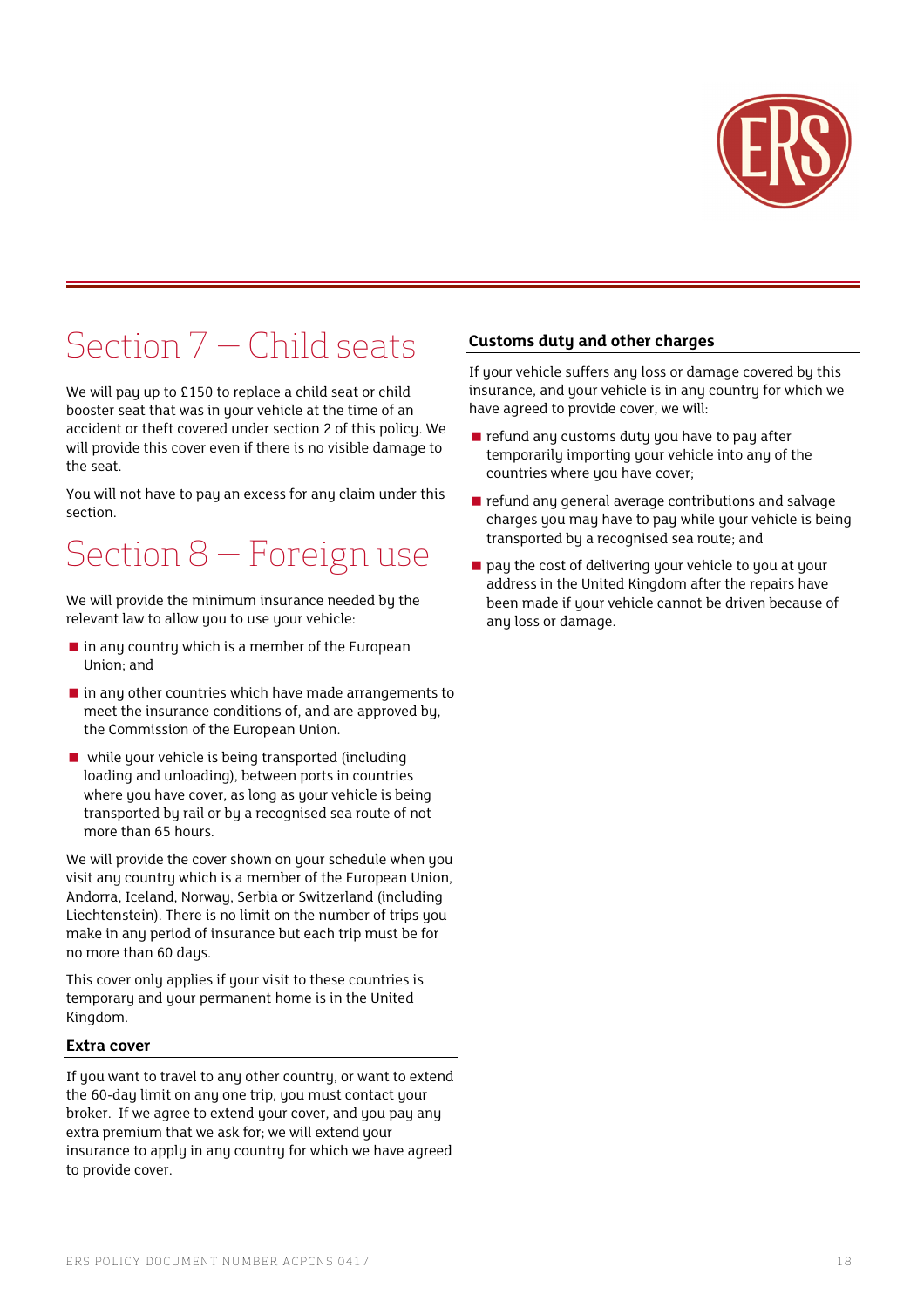

## General terms

*- Extra matters to bear in mind*

#### **No claim bonus**

For each claim during a single period of insurance, the No Claims Bonus available at renewal will be reduced in accordance with our current step-back procedure scale.

If more than one vehicle is covered by this insurance, we will assess the no claim bonus as if each vehicle was insured separately.

Providing there have been no prejudicial claim(s) in the current period of insurance; we will give you a further years no claim bonus discount, as long as the insurance has been in force for 12 consecutive months.

The price of your insurance policy may increase following an accident even if you were not at fault.

You cannot transfer your no claim bonus to another person.

If your policy includes Protected No Claims Bonus, this will be shown on your schedule.

*Note: The No Claims Bonus scale, 'step-back' rules and any Protected No Claims Bonus requirements are contained in the documentation you received when purchasing this insurance.* 

#### **Changing or adding a vehicle to this insurance**

If you change the vehicle covered by this insurance or need cover for an extra vehicle (including a temporary vehicle), please contact your broker to discuss your requirements. If cover is agreed, your broker will let you know about any change in premium and arrange for a new set of policy documents to be issued.

#### **Emergency medical treatment**

Any payments we make for emergency medical treatment will not affect your no claim bonus.

#### **Payments for journeys (car sharing)**

You can accept payments from passengers in your vehicle if you are giving them a lift for social or other similar purposes. Accepting these payments will not affect your insurance cover if:

- gour vehicle cannot carry more than nine people (including the driver);
- $\blacksquare$  you are not carrying the passengers in the course of a business of carrying passengers; and
- $\blacksquare$  the total of the payments you receive for the journey does not provide a profit.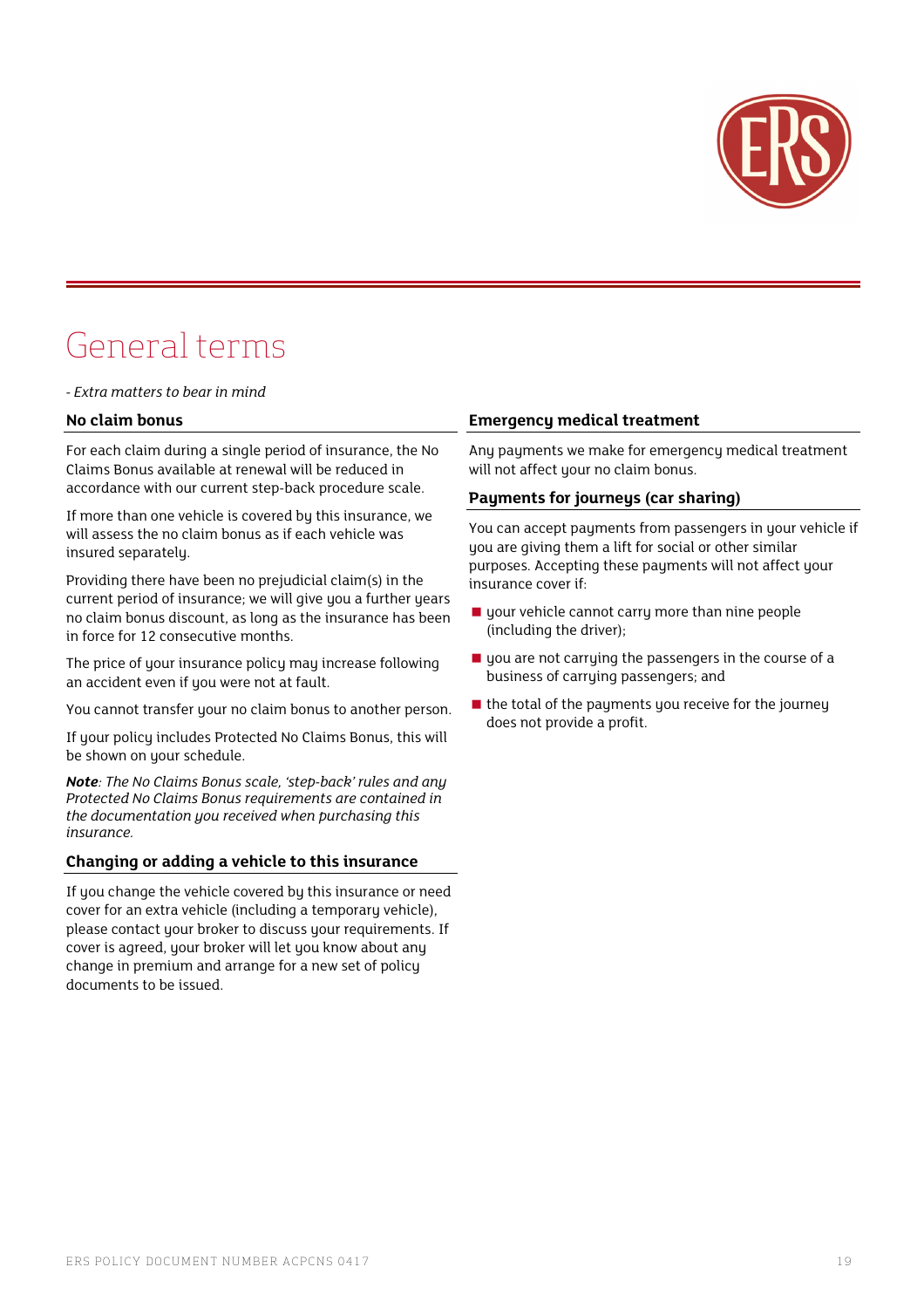

## General exceptions

*These general exceptions apply to the whole insurance.* 

Your insurance does not cover you for:

#### **Drivers and Use**

Any legal responsibility, loss or damage (direct or indirect) arising while any vehicle covered by this insurance is being:

- used for a purpose for which your vehicle is not insured;
- $\blacksquare$  driven by or is in the charge of anyone (including you) who is not mentioned on the certificate of motor insurance as a person entitled to drive or who is excluded by an endorsement;
- driven by or is in the charge of anyone (including you) who is disqualified from driving, does not hold a valid driving licence in line with current law or has never held a licence to drive your vehicle, does not keep to the conditions of their driving licence or is prevented by law from having a licence (unless they do not need a licence by law);
- used on any race track, race circuit or toll road without a speed limit (such as the Nurburgring);
- used for racing or pacemaking, used in any contest (apart from treasure hunts, road safety and noncompetitive rallies); or speed trial or is involved in any rigorous reliability testing.

#### **Drugs and Alcohol**

Any legal responsibility, loss or damage (direct or indirect) arising while any vehicle covered by this insurance is being driven bu or is in the charge of anyone (including you) and is convicted of:

- driving over the legal limit for alcohol; or
- driving under the influence of drugs, prescribed or otherwise.

If convicted (which includes a conviction for failure to provide a breath, blood or urine sample) this shall be deemed to be conclusive evidence that the driver at the time of the loss or damage was under the influence of alcohol or drugs.

We will provide the minimum insurance required by the Road Traffic Act but we reserve the right to seek recovery of any such amounts from you or the driver of your vehicle.

#### **Construction and Use**

Any legal responsibility, loss or damage (direct or indirect) arising while any vehicle covered by this insurance is being used to carry:

- $\blacksquare$  more passengers than the maximum seating capacity for the insured vehicle as set by the vehicle manufacturer; or,
- **passengers in a manner likely to affect the safe driving** and control of your vehicle; or,
- $\blacksquare$  any load which is greater than the maximum carrying capacity as set by the vehicle manufacturer or if applicable; any plated weight limit of the insured vehicle.

#### **Airfields**

Any legal responsibility, loss or damage (direct or indirect) arising while any vehicle covered by this insurance is being used in or on a restricted area (areas to which the public do not have free vehicular access) of an airport, airfield or aerodrome. We will not pay for any claim concerning an aircraft within the boundary of the airport, airfield or aerodrome except where we need to provide the minimum insurance required by the Road Traffic Act.

#### **Hazardous Goods**

Any legal responsibility, loss or damage (direct or indirect) caused by, contributed to or arising from carrying any dangerous substances or goods for which you need a licence from the relevant authority (unless we need to provide cover to meet the minimum insurance needed by law).

#### **Criminal Acts**

Any legal responsibility for loss or damage (direct or indirect) caused whilst your vehicle is used by anyone insured under this insurance:

- $\blacksquare$  in the course or furtherance of a crime; or
- as a means of escape from, or avoidance of lawful apprehension.

#### **Deliberate Acts**

Any legal responsibility for the death of or injury to any person or loss or damage (direct or indirect) caused by a deliberate act or omission to act by anyone insured under this insurance.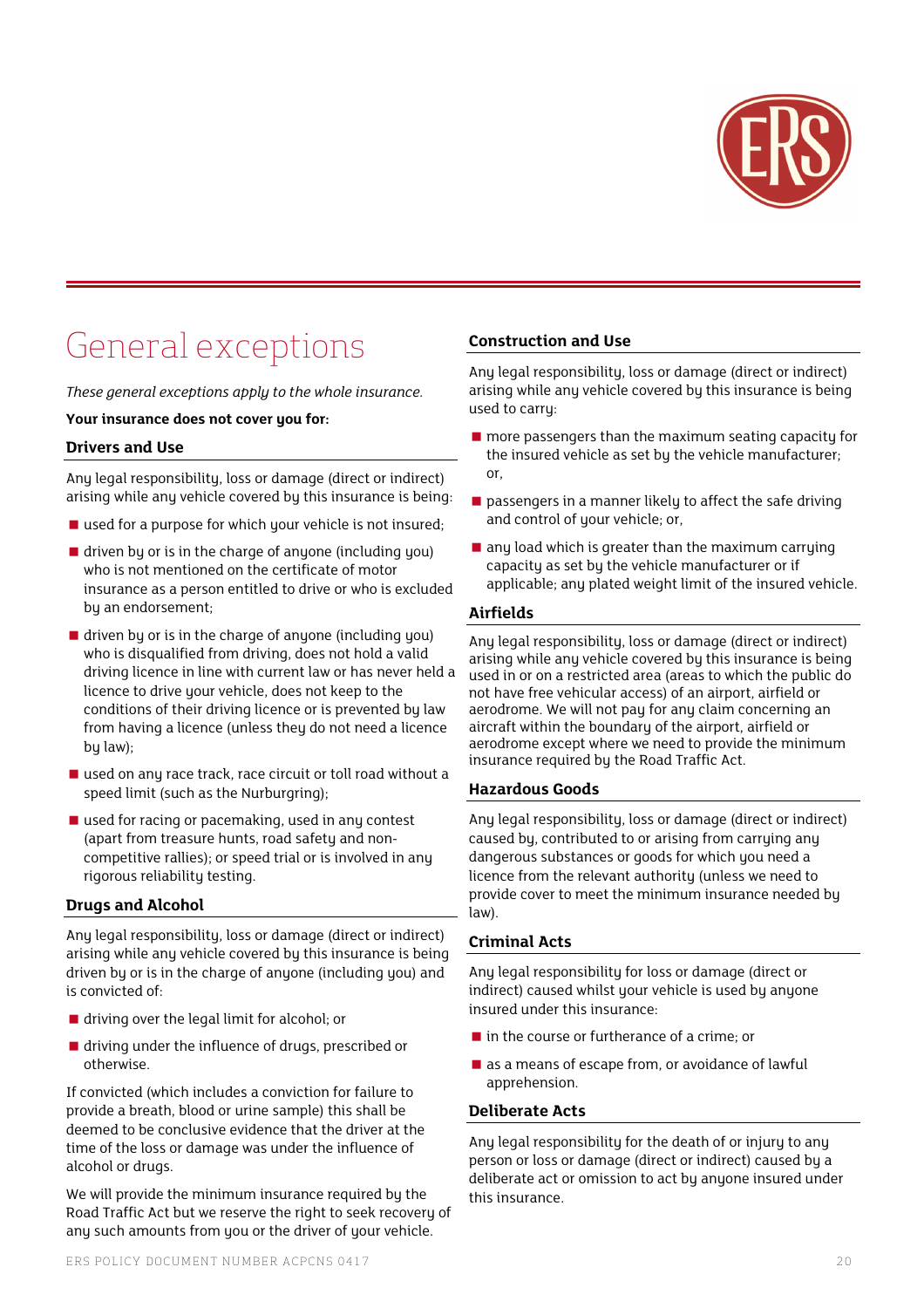

| <b>Excess</b>                                                                                                                                                                                                                                                      | <b>Sonic Bangs</b>                                                                                                        |
|--------------------------------------------------------------------------------------------------------------------------------------------------------------------------------------------------------------------------------------------------------------------|---------------------------------------------------------------------------------------------------------------------------|
| The amount of any excess shown within this policy<br>document and / or on your schedule.                                                                                                                                                                           | Any legal responsibility, loss or damage (direct or indirect)<br>caused by, contributed to or arising from pressure waves |
| <b>Other Contracts</b>                                                                                                                                                                                                                                             | caused by aircraft or other flying objects.                                                                               |
| Any legal responsibility, loss or damage (direct or indirect)<br>that:                                                                                                                                                                                             |                                                                                                                           |
| is also covered by any other insurance; or                                                                                                                                                                                                                         |                                                                                                                           |
| quark up to under an agreement or contract<br>unless you would have had that responsibility anyway.                                                                                                                                                                |                                                                                                                           |
| nappens outside the United Kingdom, other than where<br>we have agreed to provide cover. (Please refer to the<br>Foreign Use section of this policy document).                                                                                                     |                                                                                                                           |
| <b>Jurisdiction</b>                                                                                                                                                                                                                                                |                                                                                                                           |
| Any proceedings brought against you, or judgment passed<br>in any court outside the United Kingdom, unless the<br>proceedings or judgment arises out of your vehicle being<br>used in a foreign country which we have agreed to extend<br>this insurance to cover. |                                                                                                                           |
| <b>Earthquake, Riot War and Terrorism</b>                                                                                                                                                                                                                          |                                                                                                                           |
| Any legal responsibility, loss or damage (direct or indirect)<br>caused by, contributed to or arising from:                                                                                                                                                        |                                                                                                                           |
| $\blacksquare$ an earthquake;                                                                                                                                                                                                                                      |                                                                                                                           |
| $\blacksquare$ the result of war, riot, civil commotion, revolution or any<br>similar event elsewhere than in Great Britain, the<br>Channel Islands or the Isle of Man (unless we need to<br>provide cover to meet the minimum insurance needed by<br>law);        |                                                                                                                           |
| acts of terrorism, as defined in the UK Terrorism Act<br>2000, unless we need to provide the minimum insurance<br>required by the Road Traffic Act.                                                                                                                |                                                                                                                           |
| <b>Nuclear/Radioactive Contamination</b>                                                                                                                                                                                                                           |                                                                                                                           |
| Any legal responsibility, loss or damage (direct or indirect)<br>caused by, contributed to or arising from:                                                                                                                                                        |                                                                                                                           |
| onising radiation or contamination from any radioactive                                                                                                                                                                                                            |                                                                                                                           |

- nuclear fuel, or from any nuclear waste from burning nuclear fuel;
- the radioactive, toxic, explosive or other dangerous property of any explosive nuclear equipment or nuclear part of that equipment;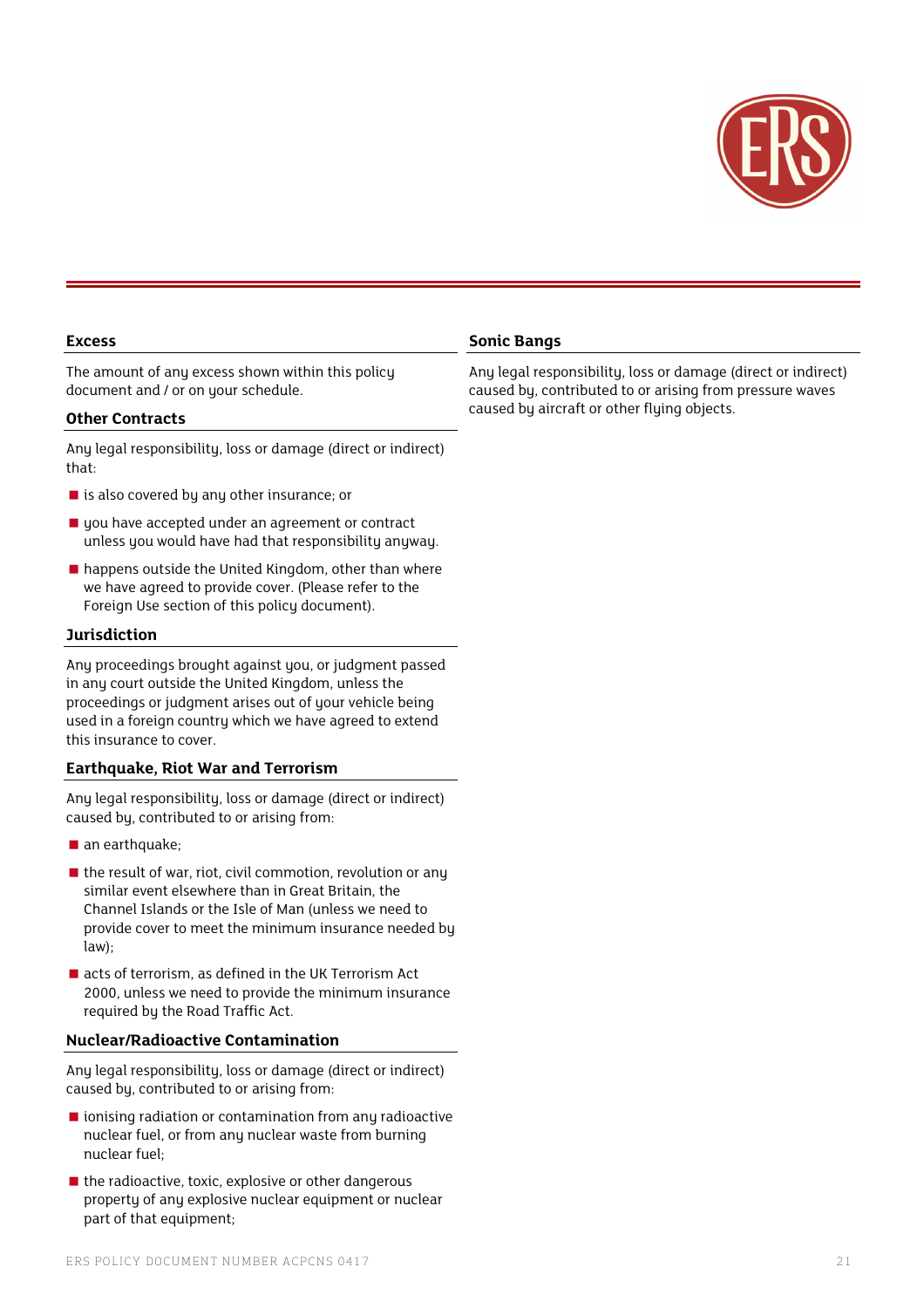

## General conditions

*What we expect for your cover to be valid* 

#### **Your responsibilities**

Your premium is based on the information you gave at the start of the insurance and when it is renewed.

You are responsible for the information you or your appointed representative has provided to us. You should ensure that the information provided is, as far as you know, correct and complete.

If you have failed to give us complete and accurate information, this could lead to us changing the terms of your policy, refusing your claim or the insurance not being valid.

You must, if requested, provide us with all relevant information and documentation in relation to this insurance.

The vehicle must have an MOT (unless exempt), be taxed, insured and registered in the UK and you must:

- take all reasonable steps to protect your vehicle from loss or damage;
- maintain your vehicle in a roadworthy condition: and,
- $\blacksquare$  let us examine your vehicle at any reasonable time.

If the above requirements are not met, we may reject or reduce your claim, and/or cancel your policy or declare your policy null and void.

#### **Changes to your details.**

You must tell us immediately about any changes to the information you have already provided. Please contact your broker if you are not sure if information is relevant. If you don't tell us about relevant changes, your insurance may not cover you fully, or at all.

Here are some examples of the changes you should tell us about:

- A change of vehicle (including extra vehicles and any temporary vehicles).
- All changes you or anyone else make to your vehicle if these make your vehicle different from the manufacturer's standard specification (whether the changes are mechanical or cosmetic).
- A change of address.
- $\blacksquare$  A change of job, including any part-time work by you or other drivers, a change in the type of business or having no work.
- $\blacksquare$  A change in the purpose for which you use your vehicle.
- A new main user of your vehicle.
- Details of any driver you have not told us about before, or who is not specifically entitled to drive by the certificate of motor insurance or is excluded by an endorsement, but who you now want to drive.
- Details of any motoring conviction, disqualification or fixed-penalty motoring offence of any person allowed to drive or of any prosecution pending (where a case is being investigated but there is no conviction yet) for any motor offence.
- Details of any non-motor conviction or prosecution pending (where a case is being investigated but there is no conviction yet) for any person allowed to drive.
- Details of any accident or loss (whether or not you make a claim) involving your vehicle or that happens while you (or anyone who is entitled to drive under this insurance) are driving anyone else's vehicle.
- If any driver suffers from a disability or medical condition that must be revealed to the DVLA, whether or not the driving licence has been restricted.

#### **Claim notification**

After any loss, damage or accident you must give us full details of the incident as soon as possible.

All claims must be reported to ERS within 48 hours of the incident occurring, otherwise an additional £500 excess may be applicable. This is on top of any other excess you may have to pay under this insurance. If you fail to do this, or otherwise prejudice our position, we reserve the right to seek recovery of any additional costs incurred due to your action or failure to act. If however a claim is reported within 24 hours of the incident occurring we will discount any applicable policy excess by £100.

You must send every communication about a claim (including any writ or summons) to us without delay and unanswered. You must also tell us if you know about any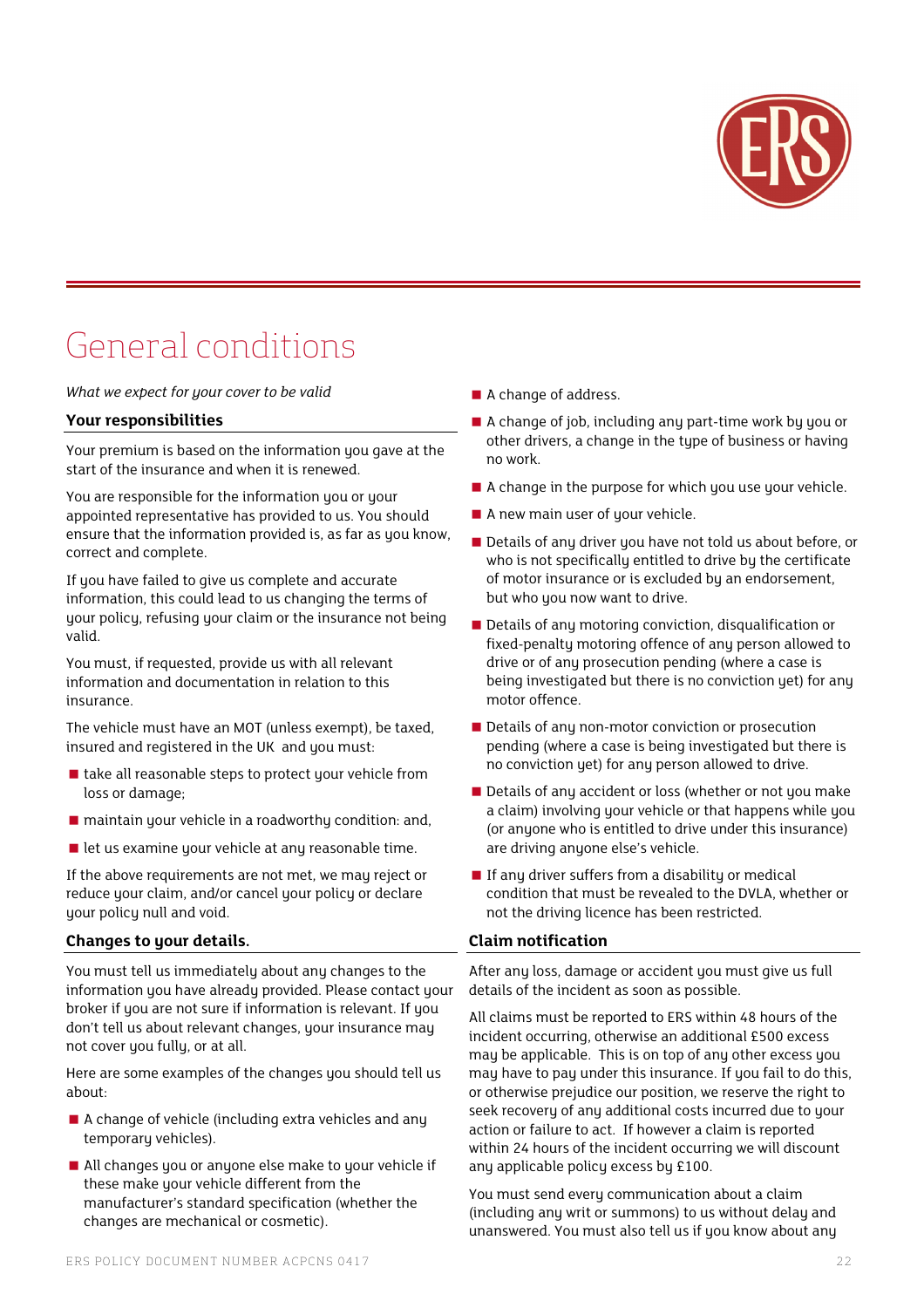

future prosecution, coroner's inquest or fatal accident inquiry involving anyone covered by this insurance.

You must give us any information, documentation and help we need to help us deal with your claim. We will only ask for this if it is relevant to your claim.

#### **Claim requirements – rights and obligations**

If a claim is made which you or anyone acting on your behalf knows is false, fraudulent, exaggerated, or provides false or stolen documents to support a claim we will not pay the claim and cover under this insurance will end.

If there are a number of claims for property damage arising out of any one cause, we may pay you up to the maximum amount due under section 1. (We will take from this amount any amounts we have already paid as compensation.) When we pay this amount, we will withdraw from any further action connected with settling these claims. We will cover any legal costs and expenses paid with our permission, up to the time we withdraw from dealing with the claims.

You must not admit to, negotiate on or refuse any claim unless you have our permission.

We can:

- take over, carry out, defend or settle any claim; and
- take proceedings (which we will pay for, and for our own benefit) to recover any payment we have made under this insurance.

We will take this action in your name or in the name of anyone else covered by this insurance.

You, or the person whose name we use, must co-operate with us on any matter which affects this insurance.

If we refuse to provide cover because you have failed to provide information or provided incorrect information, but we have a legal responsibility to pay a claim under the Road Traffic Acts, we can settle the claim or judgment without affecting our position under this policy. We can recover any payments that we make from you.

If you fail to provide all requested information, documentation and evidence of claim damage, we reserve the right not to pay for damages under Section 2 of this policy document.

#### **Compulsory Insurance laws**

If, under the law of any country which this insurance covers you in, we must settle a claim which we would not otherwise have paid, we may recover this amount from you or from the person who made the claim.

#### **Arbitration**

If we accept your claim, but disagree with the claim amount, the matter will be passed to an independent arbitrator (to whom we must both agree). When this happens, the arbitrator must make a decision before you can start proceedings against us.

#### **Cancellation**

#### **"***14 Days Cooling off Period"*

If this insurance does not meet your needs, you may cancel it, without giving reason, by contacting your broker within 14 days of the policy start date and declare your requirement to cancel.

We will make a charge equal to the period of cover you have had but this will be subject to a minimum amount of £25 (plus insurance premium tax (IPT) where applicable), except where an incident has occurred which may give or has given rise to a total loss claim, in which case the full annual premium will be payable to us.

The 14-day period applies to new policies and the renewal of existing policies.

#### *Outside "14 Days Cooling Off Period"*

If no claims have been made during the current period of insurance, we will refund the proportional (pro-rata) amount of the premium which applies to the remaining period of insurance, less a premium charge of £25 (subject to insurance premium tax (IPT) where applicable).

Refunds will be passed to your broker.

If any claim has been made in the current period of insurance, you must pay the full annual premium and you will not be entitled to any refund.

You may cancel this insurance by declaring to your broker, your requirement to cancel.

We or your broker may cancel this insurance by sending seven daus' notice, in writing, to your last known address.

Your insurance may be cancelled because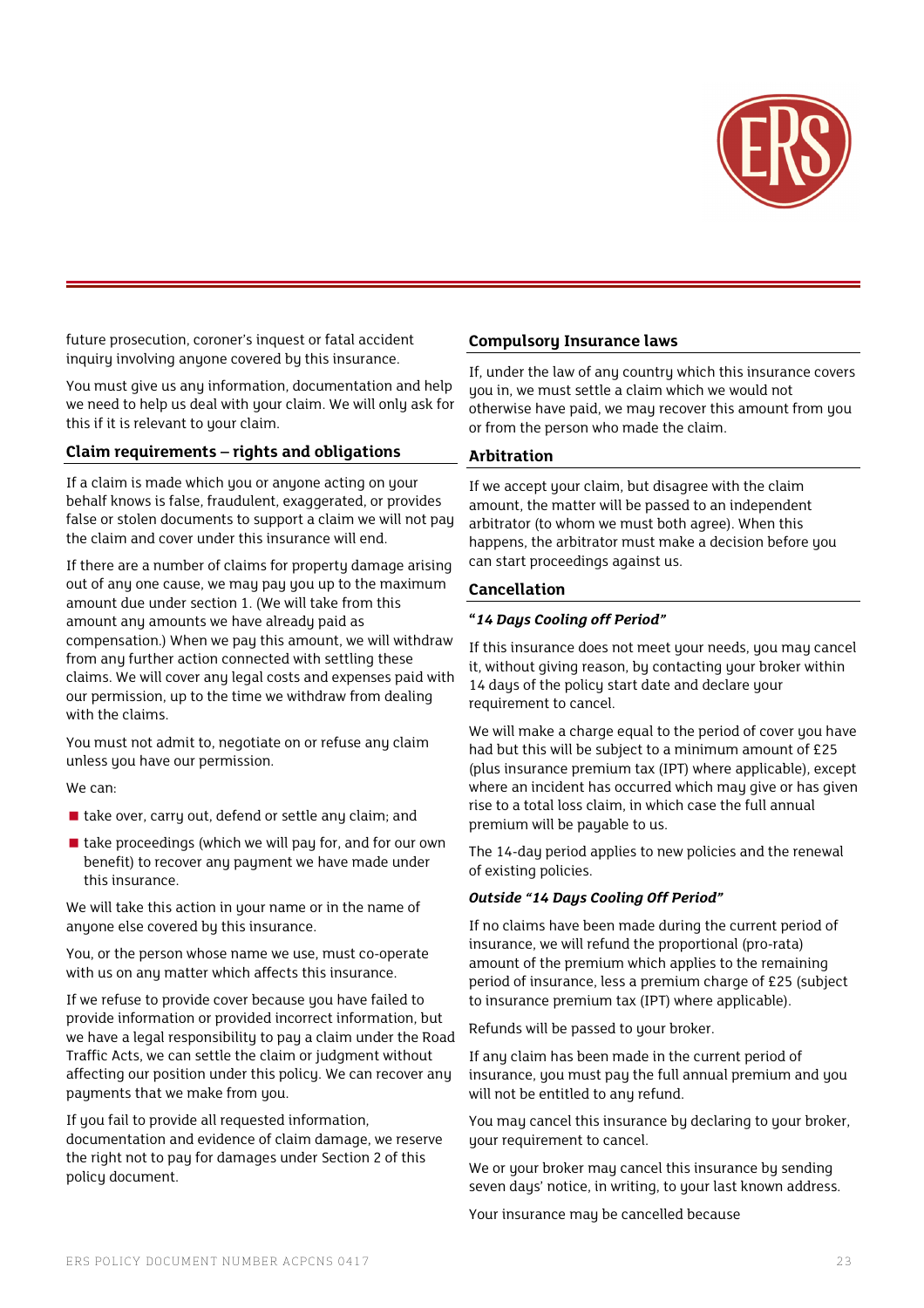

- $\blacksquare$  you have not paid when due, a premium on an instalment plan;
- $\blacksquare$  you or anyone else covered by this insurance has not met the terms and conditions of the insurance;
- $\blacksquare$  you have not provided documentation requested by us or your broker (such as a copy of your driving licence or evidence of no claim bonus);
- $\blacksquare$  a change in your circumstances means we can no longer provide cover;
- $\blacksquare$  you misrepresent or fail to disclose information that is relevant to your insurance; or
- quou harass any member of our staff or show abusive or threatening behaviour towards them.

This is not an exhaustive list.

#### **Misrepresentation**

Where we identifu: misrepresentation, non-disclosure, fraud, or any attempt to gain an advantage under this insurance to which you are not entitled, we will apply, at our absolute discretion, one or more of the remedies listed below:

- Agree with you to: amend your policy to record the correct information, apply any required change in; premium, policy terms and conditions.
- **Apply any administration costs.**
- Reject or pay only a proportion of your claim.
- Not return to you any premium paid.
- Cancel the policy.
- Void the policy (which means to treat the policy as though it never existed).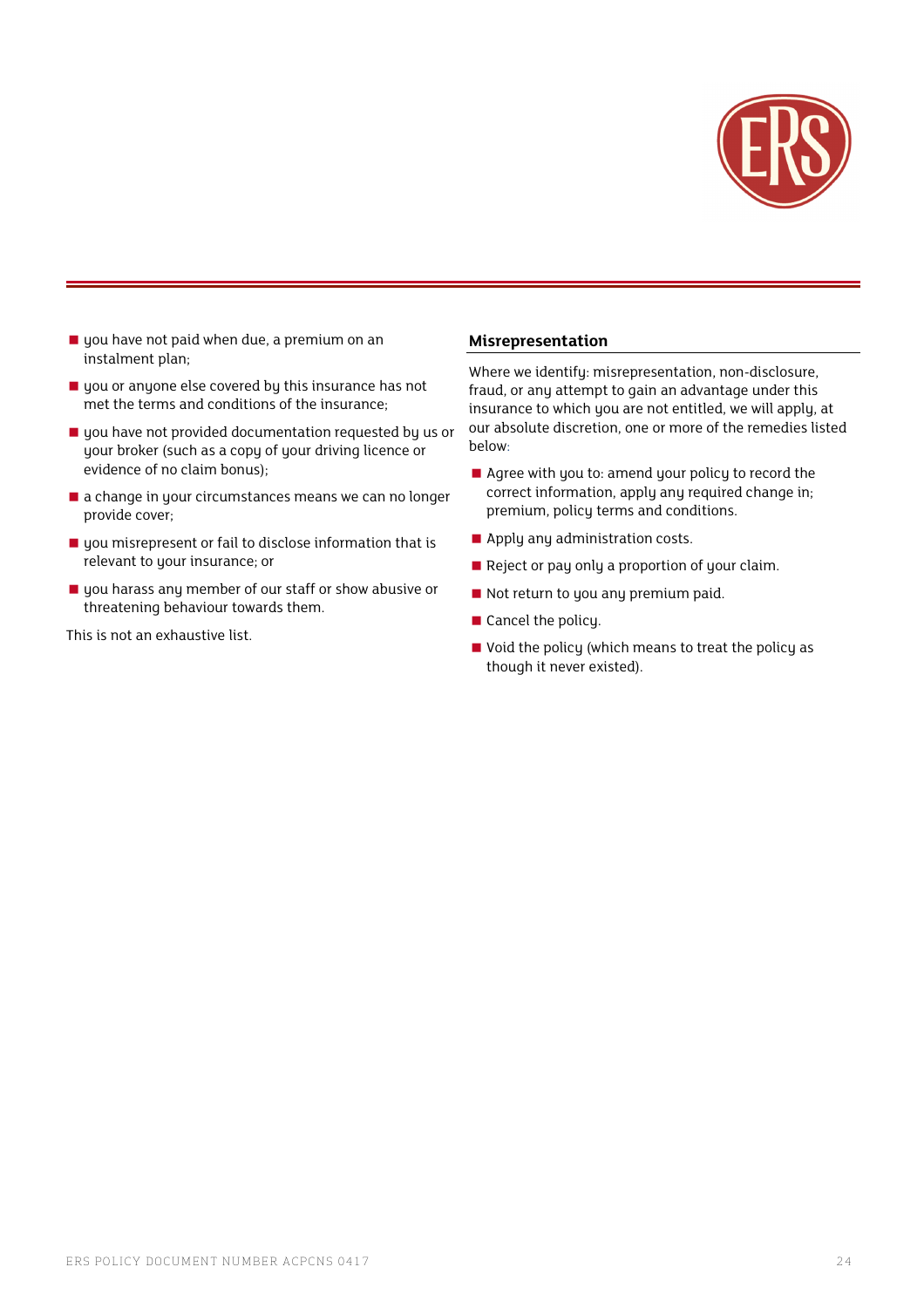

## Complaints

*- How to make a complaint if things go wrong* 

#### **Our promise to you**

We aim to provide a first class service. If you have any reason to complain about your insurance policy, or us, the complaints procedure is as follows.

The first step is to contact our dedicated complaint handling department who will review your case on behalf of our Chief Executive. The address is ERS Governance Affairs, PO Box 3937, Swindon, SN4 4GW. Tel: 0345 268 0279 Email: complaints@ers.com

If you are not satisfied with our response you may ask the Complaints department at Lloyd's to review your case. The address is

Complaints Department, Lloyd's, One Lime Street, London EC3M 7HA Tel: 020 7327 5693. Email: complaints@lloyds.com Website: www.lloyds.com/complaints

If you are still not satisfied after contacting Lloyd's, you can refer your complaint to the Financial Ombudsman Service (FOS.) The address is

The Financial Ombudsman Service, Exchange Tower, London E14 9SR. Tel: 0800 023 4567. Email: complaint.info@financial-ombudsman.org.uk Website: www.financial-ombudsman.org.uk

This does not affect your right to take legal action.

If you ask someone else to act on your behalf we will require written authority to allow us to deal with them.

If you have any questions, about complaints please contact the Company Secretary at:

ERS Insurance Group Limited, 52-54 Leadenhall Street, London EC3A 2BJ.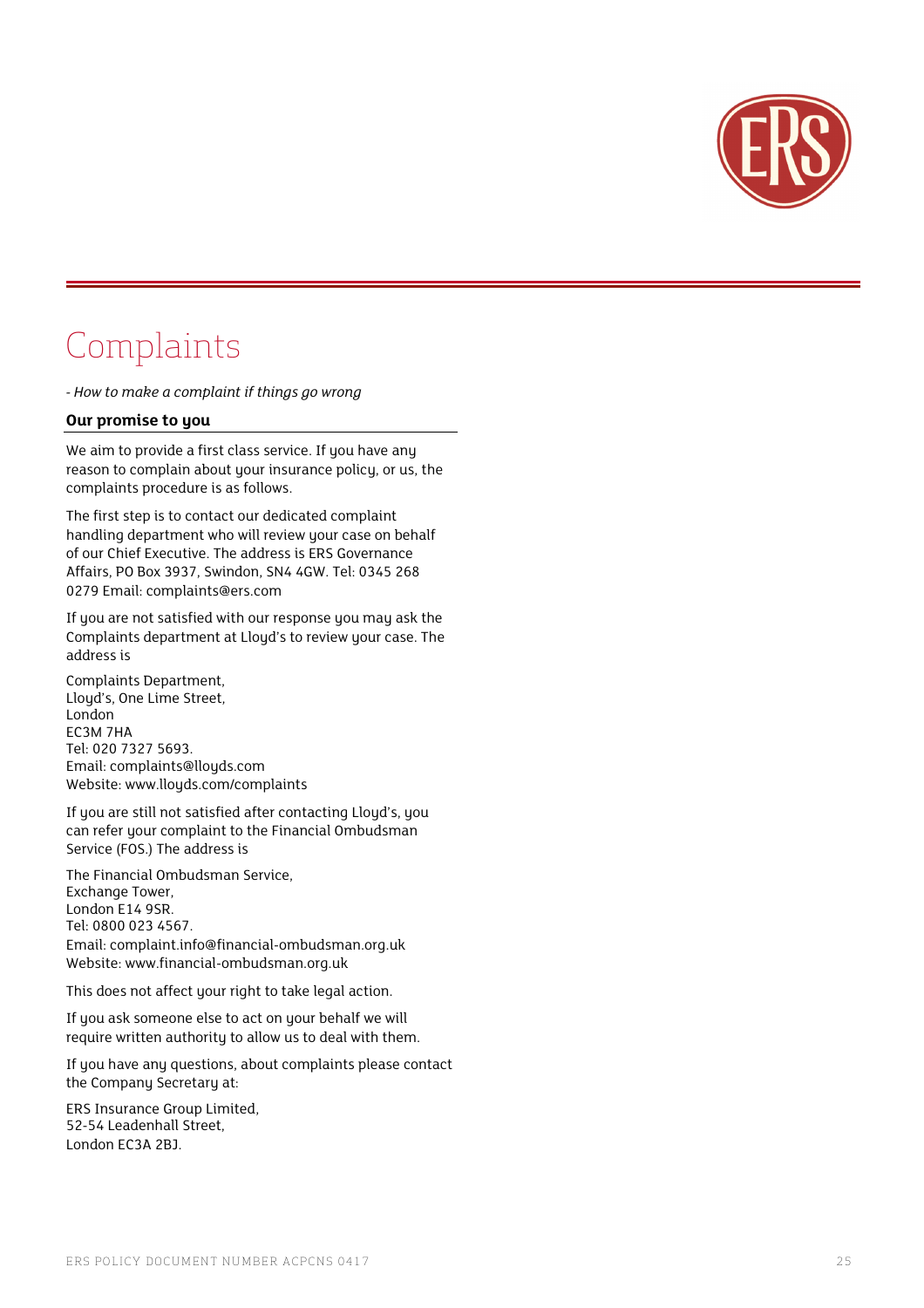

### Important notices and Information

#### **Data Protection Notice**

This section contains important information about your personal details. Please make sure to show it to anyone covered by the policy.

We will process the details you have given us in line with the Data Protection Act 1998 (as amended from time to time) and any other laws that apply. Your information may also be processed outside the European area. In all cases we will make sure that your information is adequately protected.

To assess the terms of your insurance contract, or to deal with any claims, we may need to share information like your name, address, date of birth and it could include details of any medical conditions or criminal convictions. The Data Protection Act 1998 classifies this kind of information as 'sensitive'. We may pass this information on to other organisations that we have carefully chosen as well as other companies in the ERS group.

If you pay your premiums via a credit facility, we may share your information with credit reference agencies and other companies for use in credit decisions, to prevent fraud and to find people who owe money. We share information with other insurers, certain government organisations and other authorised organisations.

By accepting this insurance you consent to such use of your personal data.

The remaining sub-sections of this policy document provide you all the reasons why we might use and share your information.

#### **Motor Insurance Database**

Information about your insurance policy will be added to the Motor Insurance Database (MID) which is managed by the Motor Insurers' Bureau (MIB). Certain government or authorised organisations including the police, the DVLA, the DVLNI, the Insurance Fraud Bureau and other organisations allowed by law may use the MID and the information stored on it for purposes including:

- Continuous Insurance Enforcement (you can get information about this from the Department of Transport);
- **Electronic vehicle licensing;**
- $\blacksquare$  Law enforcement for the purposes of preventing, detecting, catching or prosecuting offenders; and
- $\blacksquare$  Providing government services or other services aimed at reducing the level of uninsured driving.

If you are involved in a road-traffic accident (either in the UK, the EEA or certain other territories), insurers or the MIB (or both) may search the MID to gather relevant information. Anyone making a claim for a road-traffic accident (including their appointed representatives and citizens of other countries) may also gather relevant information which is held on the MID.

It is vital that the MID holds your correct registration number. If it is not shown correctly on the MID, you are at risk of having your vehicle seized by the police. You can check that your correct registration number details are shown on the MID at www.askmid.com.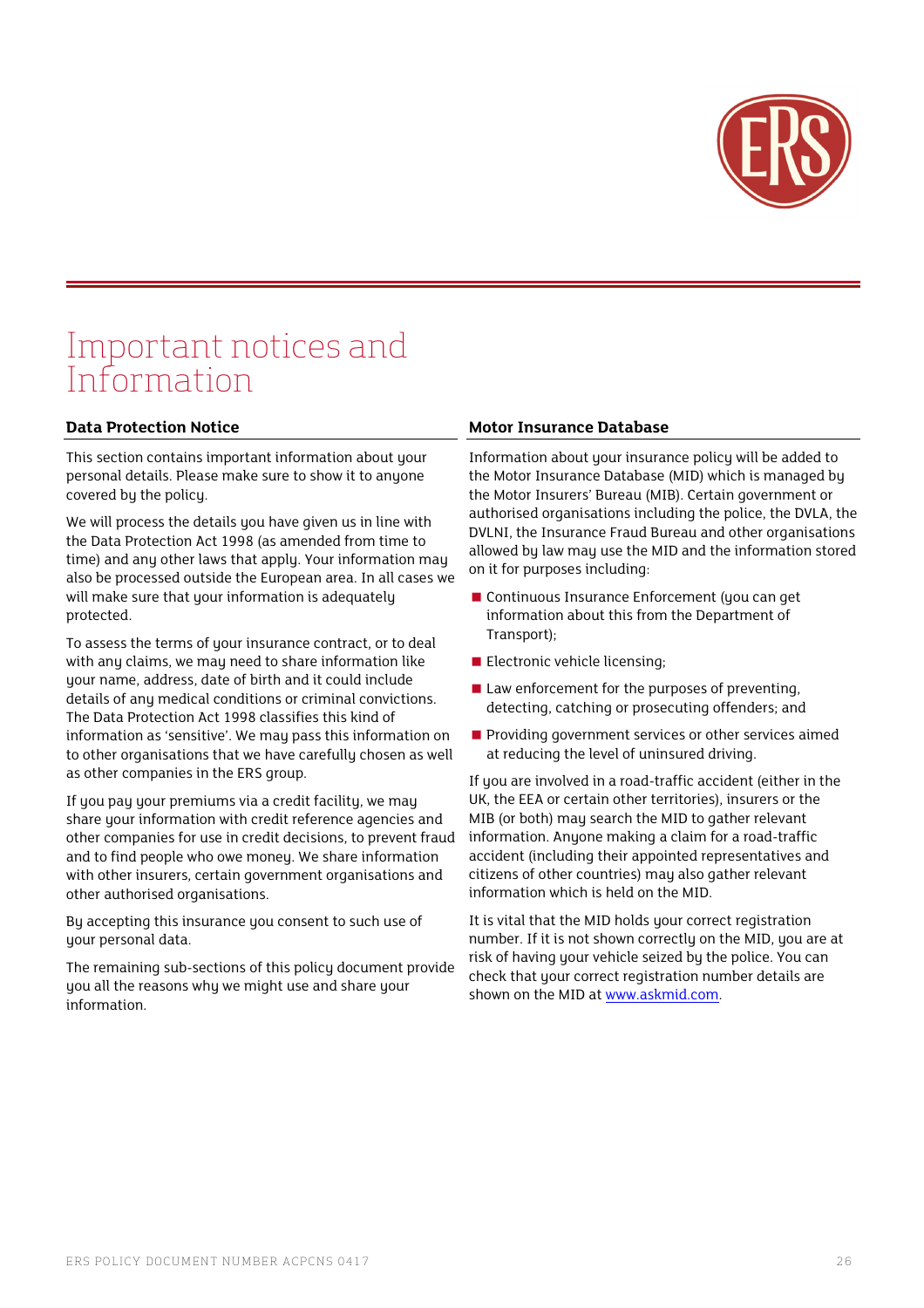

#### **Insurance underwriting**

We look at the possible risk in relation to your prospective policy (or anyone else involved in the policy) so that we can:

- Consider whether to accept a risk;
- **Make decisions about providing and dealing with** insurance and other related services for you and members of your household;
- $\blacksquare$  Set price levels for your policy;
- Confirm your identity to prevent money laundering; and
- Check the claims history for you or any person or property likely to be involved in the policy or a claim at any time. We may do this:
	- When you apply for insurance;
	- If there is an accident or a claim; or
	- At the time you renew the policy.

#### **Keeping to legal responsibilities**

#### **Managing claims**

If you make a claim, we may need to release information to another person or organisation involved in that claim. This includes, but is not restricted to, others involved in the incident, their insurer, their solicitor or representative and medical teams, the police or other investigators. We also may have to investigate your claim and conviction history.

Under the conditions of your policy, you must tell us about any incident (such as an accident or theft) which may or may not result in a claim. When you tell us about an incident, we will pass information relating to it to Insurance Database Services Limited (IDSL).

#### **Preventing or detecting fraud**

We will check your information against a range of registers and databases for completeness and accuracy. We may also share your information with law enforcement agencies, other organisations and public bodies.

If we find that false or inaccurate information has been given to us, or we suspect fraud, we will take appropriate action. If fraud is identified, details will be passed to fraud prevention agencies including the Claims Underwriting Exchange Register and the Motor Insurance Anti-Fraud and Theft Register run by Insurance Database Services Limited (IDSL). Law enforcement agencies may access and use this information.

We and other organisations, including those from other countries, may also access and use this information to prevent fraud and money laundering, for example, when:

- Checking details on applications for credit and credit related or other facilities;
- Managing credit and credit related accounts or facilities
- Recovering debt;
- Checking details on proposals and claims for all types of insurance;
- Checking details of job applicants and employees.

Details of the registers, databases and fraud prevention agencies we use may be requested from the Company Secretary at:

ERS Insurance Group Limited, 52-54 Leadenhall Street, London EC3A 2BJ.

#### **Cheat line**

To protect our policyholders, we are members of the Insurance Fraud Bureau (IFB). If you suspect insurance fraud is being committed, you can call them on their confidential cheat line on 0800 422 0421.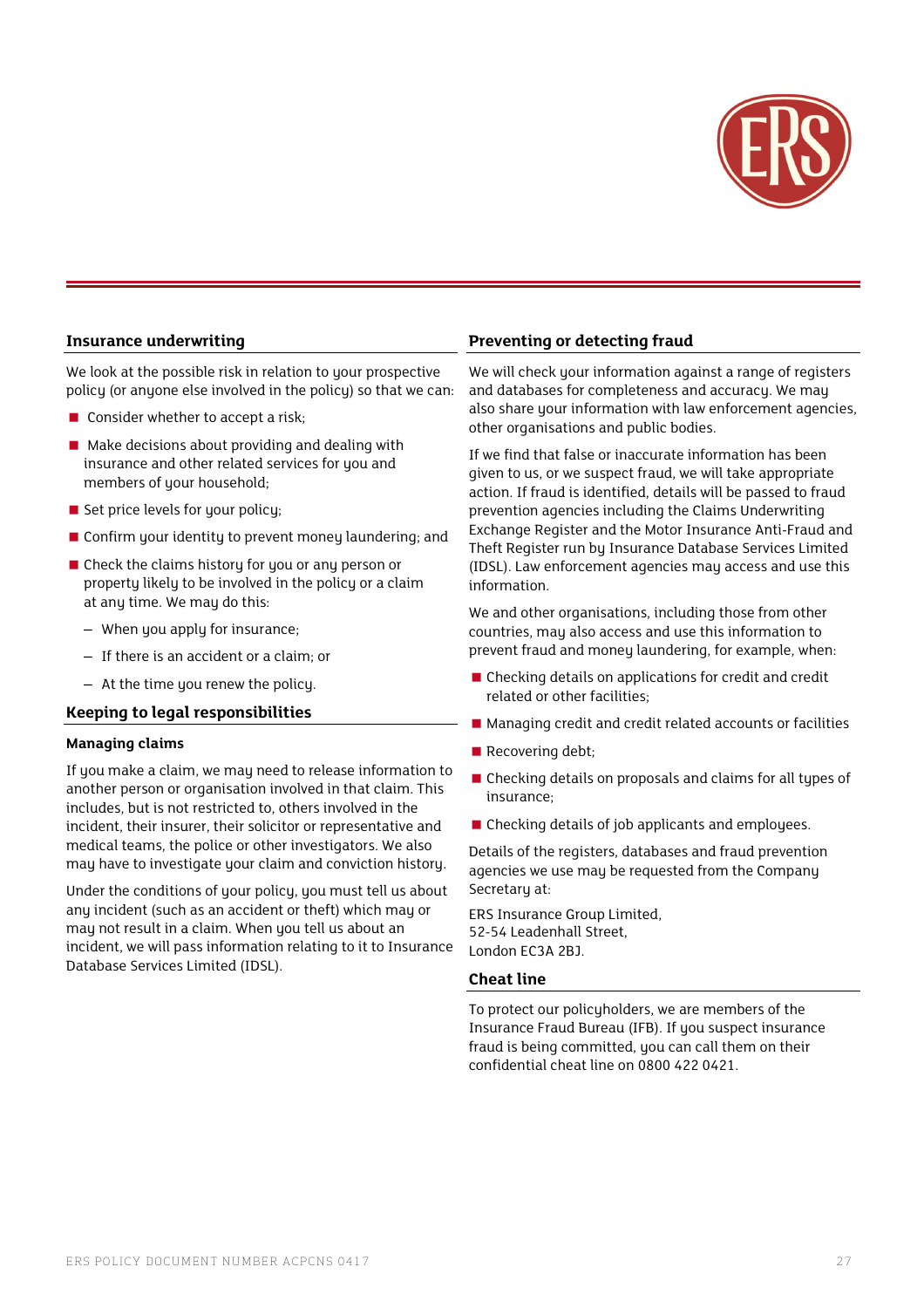

## Delivering quality insurance solutions

#### **About ERS**

ERS (Syndicate 218 at Lloyd's) is managed by ERS Syndicate Management Limited, which is authorised by the Prudential Regulation Authority and regulated by the Financial Conduct Authority and the Prudential Regulation Authority. (Registered number 204851).

ERS Syndicate Management Limited is registered in England and Wales number 426475. The registered office is:

52-54 Leadenhall Street, London EC3A 2BJ.

#### **Financial Services Compensation Scheme (FSCS)**

As we are members of the Financial Services Compensation Scheme (FSCS), you may be entitled to compensation under the scheme if we cannot pay out all valid claims under this insurance. This depends on the type of policy you have and the circumstances of the claim. The scheme will cover 90% of the claim with no upper limit. For types of insurance you must have by law (such as third party insurance for motor claims), the scheme will cover the whole claim. You can get more information about the scheme from the FSCS via:

Financial Services Compensation Scheme, 10<sup>th</sup> Floor, Beaufort House, 15 St Botolph Street, London EC3A 7QU Tel: 0800 678 1100 or 0207 741 4100. Email:enquiries@fscs.org.uk, www.fscs.org.uk.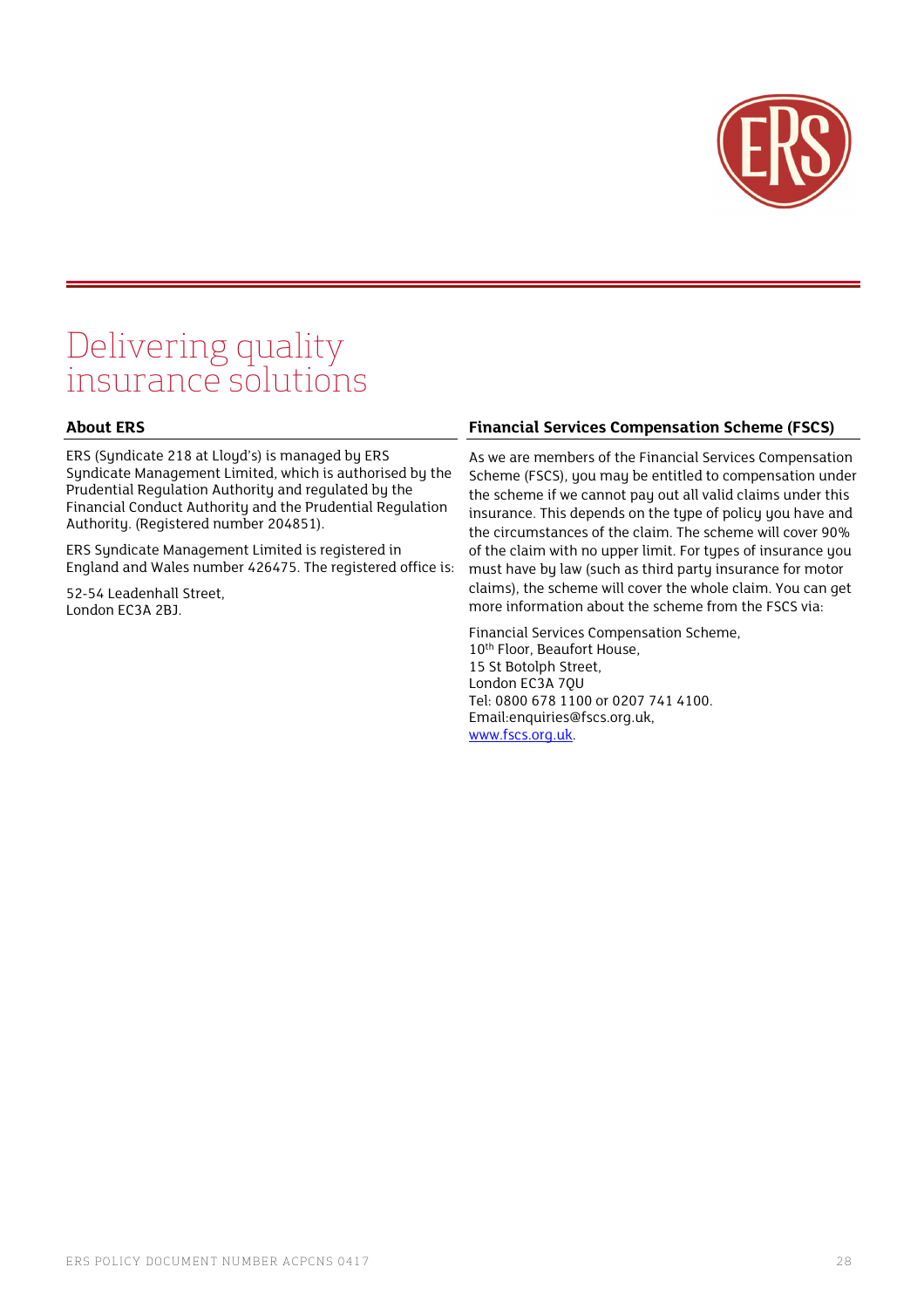

## Your accident and third party cards

#### **Your Accident Cards**

Print the cards on a single sheet of paper and then cut the cards out. Put the card in your wallet / purse or vehicle's glove box.

| YOUR ACCIDENT CARD<br>Call immediately in the event of an accident<br>330 123 5992<br><b>Windscreen helpline</b><br>0345 602 3378 | Help us give you a good service and protect you from<br>fraudulent and exaggerated claims:<br>Call our 24 hour helpline from the scene of the<br>01<br>accident if possible<br>02<br>Give the other driver the Third Party Accident Card<br>Take photographs of damage to all vehicles and the<br>03<br>scene of the accident if safe to do so<br>04<br>Note the number of occupants in the other vehicle(s)<br>05<br>Note the number, and details, of witnesses |
|-----------------------------------------------------------------------------------------------------------------------------------|------------------------------------------------------------------------------------------------------------------------------------------------------------------------------------------------------------------------------------------------------------------------------------------------------------------------------------------------------------------------------------------------------------------------------------------------------------------|
|                                                                                                                                   |                                                                                                                                                                                                                                                                                                                                                                                                                                                                  |
|                                                                                                                                   | Help us give you a good service and protect you from                                                                                                                                                                                                                                                                                                                                                                                                             |
| YOUR ACCIDENT CARD<br>Call immediately in the event of an accident<br>0330 123 5992<br><b>Windscreen helpline</b>                 | fraudulent and exaggerated claims:<br>Call our 24 hour helpline from the scene of the<br>01<br>accident if possible<br>02<br>Give the other driver the Third Party Accident Card<br>Take photographs of damage to all vehicles and the<br>03<br>scene of the accident if safe to do so<br>04<br>Note the number of occupants in the other vehicle(s)                                                                                                             |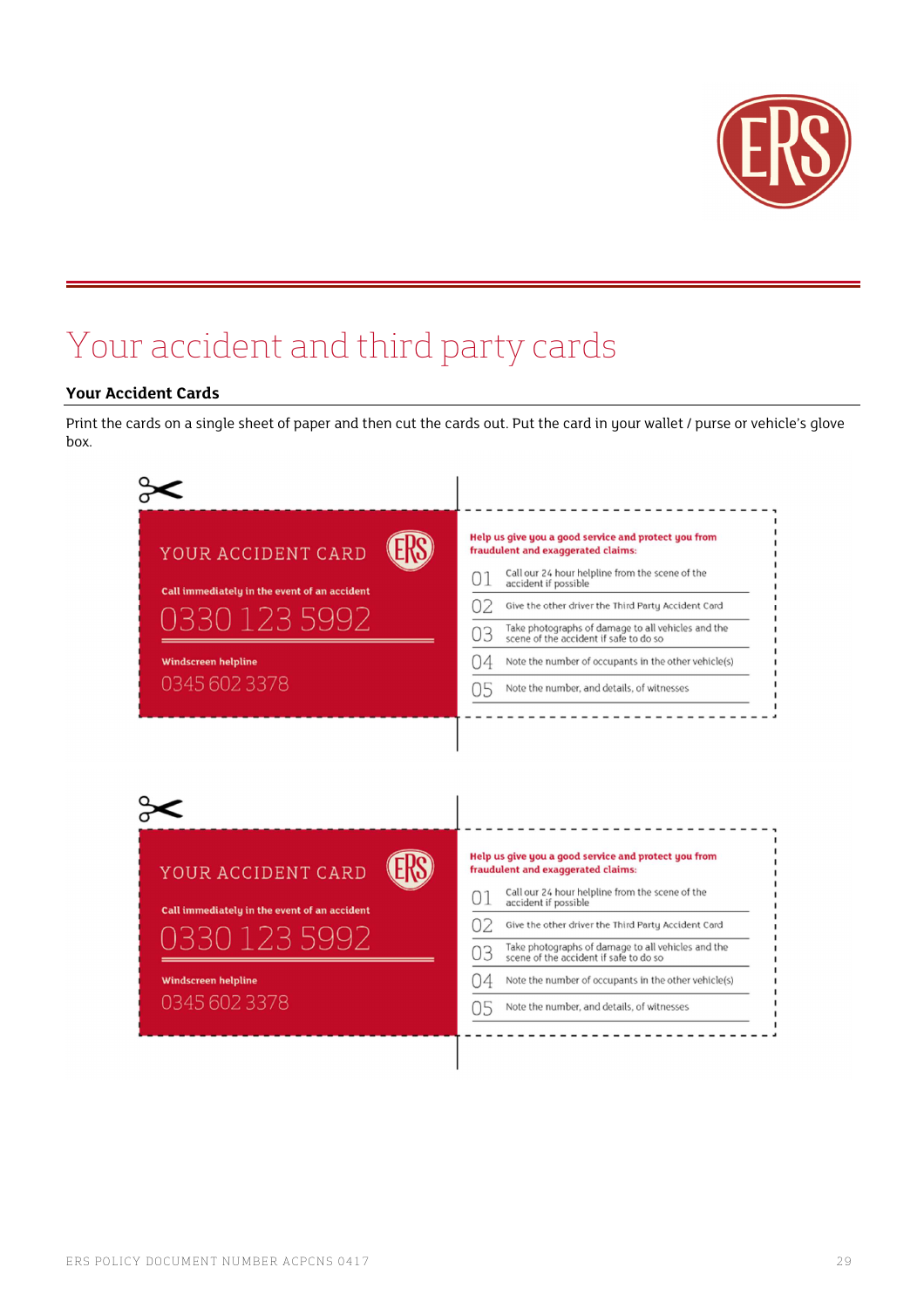

#### **Your Accident Cards**

Print the cards on a single sheet of paper and then cut the cards out. Put the card in your wallet / purse or vehicle's glove box.

| YOUR ACCIDENT CARD                                                                  | Help us give you a good service and protect you from<br>fraudulent and exaggerated claims:         |
|-------------------------------------------------------------------------------------|----------------------------------------------------------------------------------------------------|
|                                                                                     | Call our 24 hour helpline from the scene of the<br>01<br>accident if possible                      |
| Call immediately in the event of an accident                                        | 02<br>Give the other driver the Third Party Accident Card                                          |
| 0330 123 5992                                                                       | Take photographs of damage to all vehicles and the<br>03<br>scene of the accident if safe to do so |
| <b>Windscreen helpline</b>                                                          | 04<br>Note the number of occupants in the other vehicle(s)                                         |
| 0345 602 3378                                                                       | Note the number, and details, of witnesses<br>05                                                   |
|                                                                                     |                                                                                                    |
|                                                                                     | Help us give you a good service and protect you from                                               |
|                                                                                     | fraudulent and exaggerated claims:                                                                 |
|                                                                                     | Call our 24 hour helpline from the scene of the<br>01<br>accident if possible                      |
|                                                                                     | 02<br>Give the other driver the Third Party Accident Card                                          |
| YOUR ACCIDENT CARD<br>Call immediately in the event of an accident<br>0330 123 5992 | Take photographs of damage to all vehicles and the<br>03<br>scene of the accident if safe to do so |
| <b>Windscreen helpline</b><br>0345 602 3378                                         | Note the number of occupants in the other vehicle(s)<br>( ) 4                                      |

-----

OS Note the number, and details, of witnesses

<u> - - - - - - - - - - - -</u>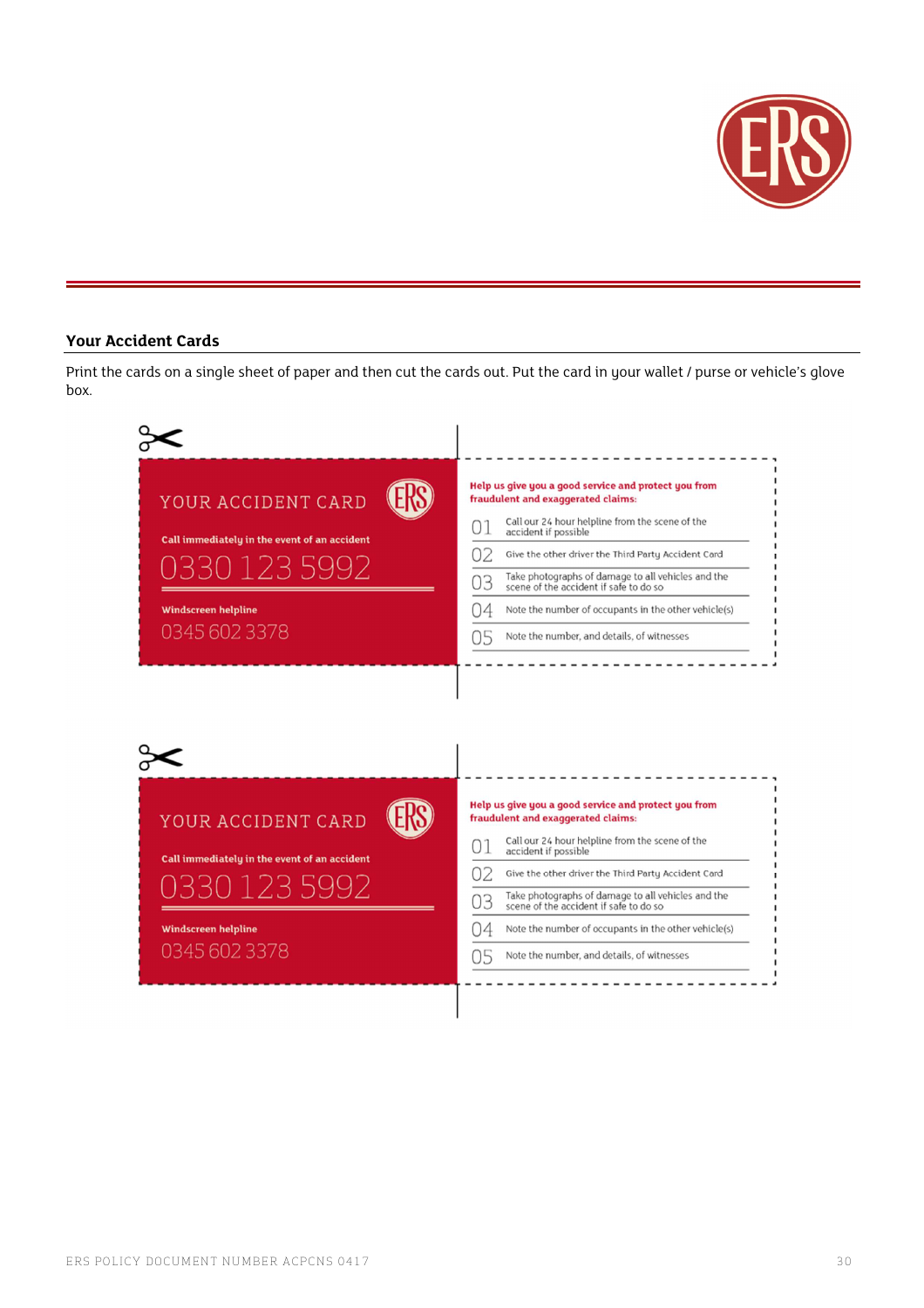

#### **Third Party Accident Cards**

Print the cards on a single sheet of paper and then cut the cards out. Put the card in your wallet / purse or vehicle's glove box

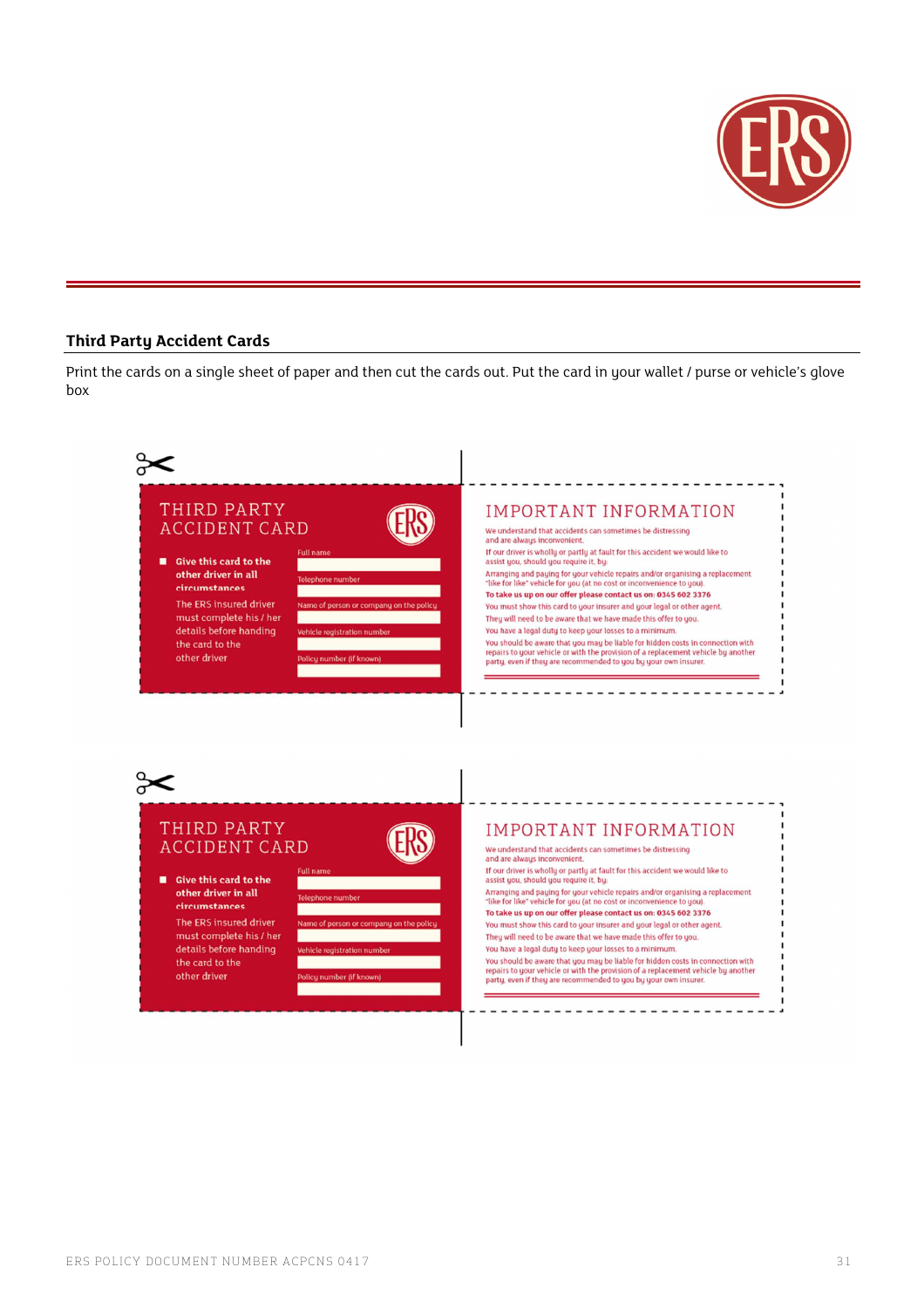

#### **Third Party Accident Cards**

Print the cards on a single sheet of paper and then cut the cards out. Put the card in your wallet / purse or vehicle's glove box